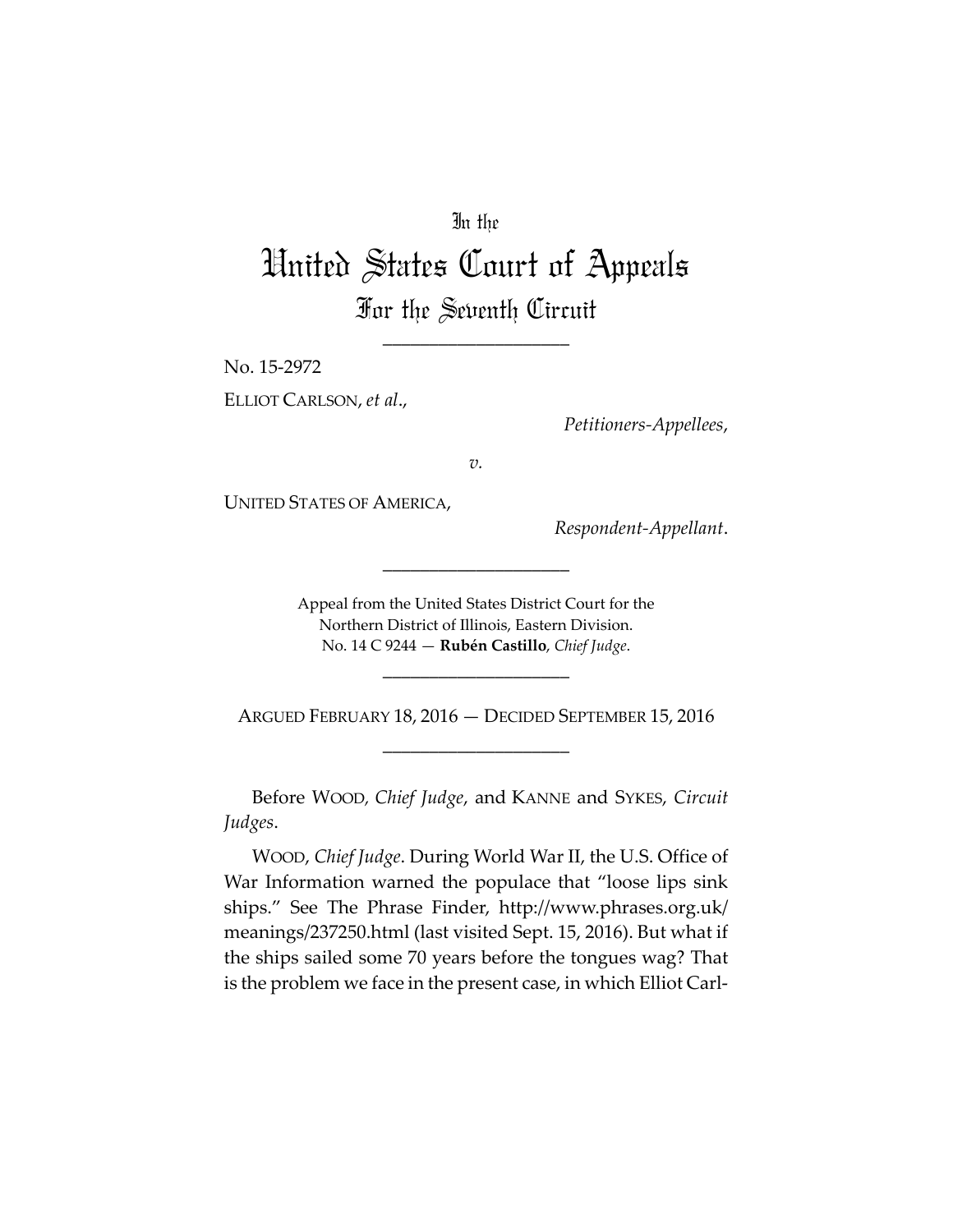son, along with a number of scholarly, journalistic, and historic organizations, seeks access to grand-jury materials sealed decades ago. The materials concern an investigation into the *Chicago Tribune* in 1942 for a story it published revealing that the U.S. military had cracked Japanese codes. The government concedes that there are no interests favoring continued secrecy. It nonetheless resists turning over the materials, on the sweeping ground that Rule 6(e) of the Federal Rules of Criminal Procedure entirely eliminates the district court's common-law supervisory authority over the grand jury. It takes the position that no one (as far as we can tell) has the power to release these documents except for one of the reasons enumerated in Rule 6(e)(3)(E). If that is so, then Carlson and his allies must fail, because his request is outside the scope of Rule 6(e).

We find nothing in the text of Rule 6(e) (or the criminal rules as a whole) that supports the government's exclusivity theory, and we find much to indicate that it is wrong. In fact, the Rules and their history imply the opposite, which is why every federal court to consider the issue has adopted Carlson's view that a district court's limited inherent power to supervise a grand jury includes the power to unseal grand-jury materials when appropriate. Because the parties agree that this is an appropriate instance (if, in fact, the district court has this power) we affirm the order of the district court.

**I** 

The story behind our case is a thrilling one, involving espionage, World War II, and legal wrangling. The year is 1942; the setting, the Pacific Theater. After Pearl Harbor was attacked in December 1941, the shocked U.S. Navy sprang into action. The Japanese military hoped to sink the remainder of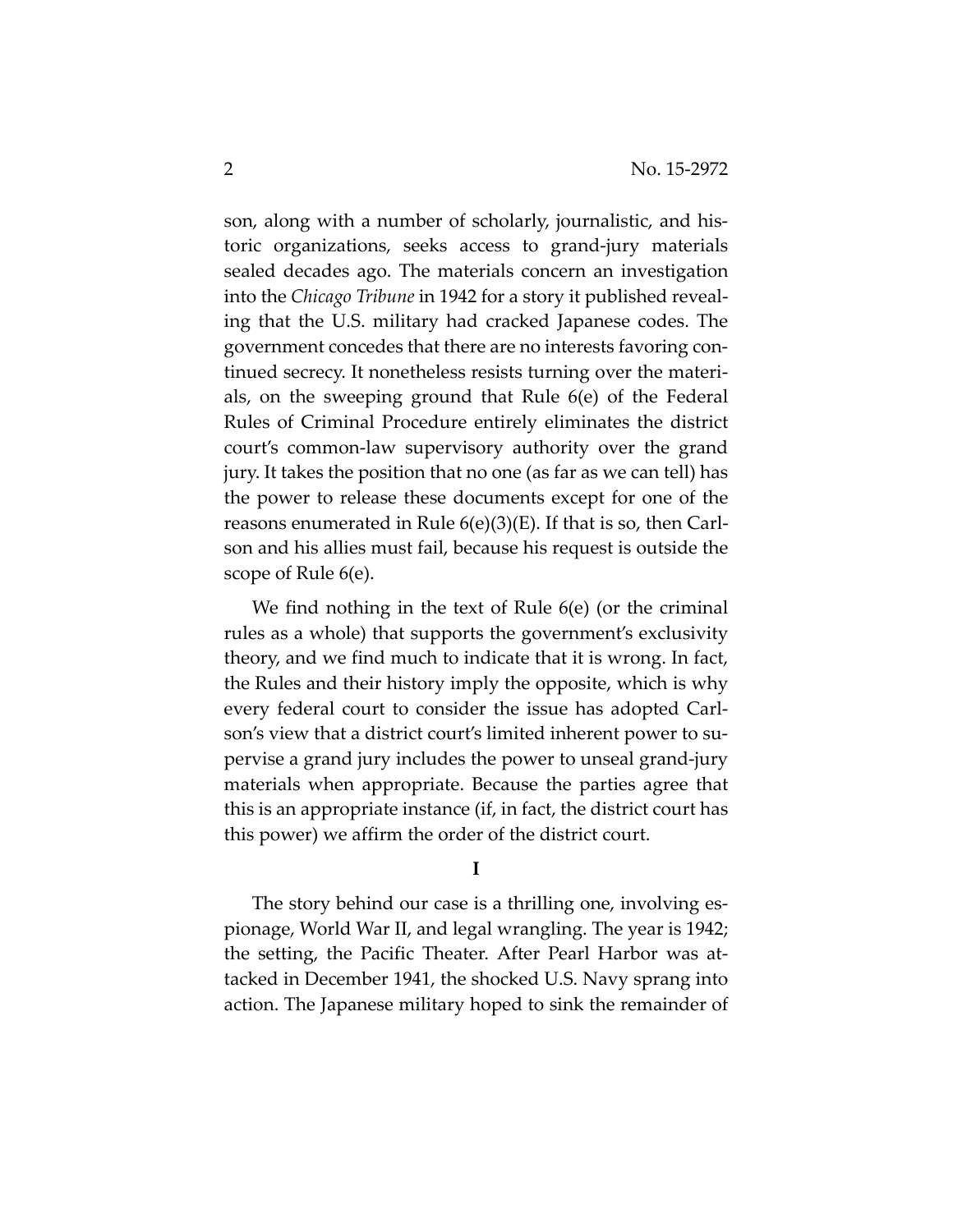the U.S. fleet and was aiming to do so in an attack on Midway Island and the Aleutian Islands, nearly 2,000 miles away, in June 1942. The Japanese planned to invade the Aleutians with a small detachment so as to lure U.S. ships out of their safe harbors, then attack those ships with a larger force while simultaneously invading and occupying Midway as the U.S. Navy was distracted. See NORMAN STONE, WORLD WAR TWO 123–24 (2012). Instead, the U.S. Navy forces pulled off a stunning victory, defending Midway and sinking all five carriers that the Japanese had devoted to the operation, as well as some other ships. The victory at Midway was widely seen as a turning point in the Pacific. *Id.* at 124.

How did the U.S. Navy know its plan would work? Unbeknownst to Japan, the United States had broken some critical Japanese codes some two years earlier. ANTHONY BEEVOR, THE SECOND WORLD WAR 307 (2012). The U.S. Navy was thus able to figure out beforehand that Japan's attack on the Aleutians was a feint, and Japan's real goal was to overtake Midway and sink U.S. aircraft carriers in the process. STONE, *supra,* at 123. As the commander-in-chief of the U.S. Pacific Fleet explained in a later report, "[h]ad we lacked early information of the Japanese movement … the Battle of Midway would have ended far differently." BEEVOR, *supra*, at 311.

This explains why senior U.S. officials were so dismayed when the *Chicago Tribune* blew their secret. On June 7, 1942, the *Chicago Tribune*'s banner headline announced victory in the Battle of Midway. Right below, the *Tribune* dropped another bombshell: "Navy Had Word of Jap Plan to Strike at Sea." Stanley Johnston, CHICAGO TRIBUNE, June 7, 1942, at A1. The article explained that the United States knew that Japan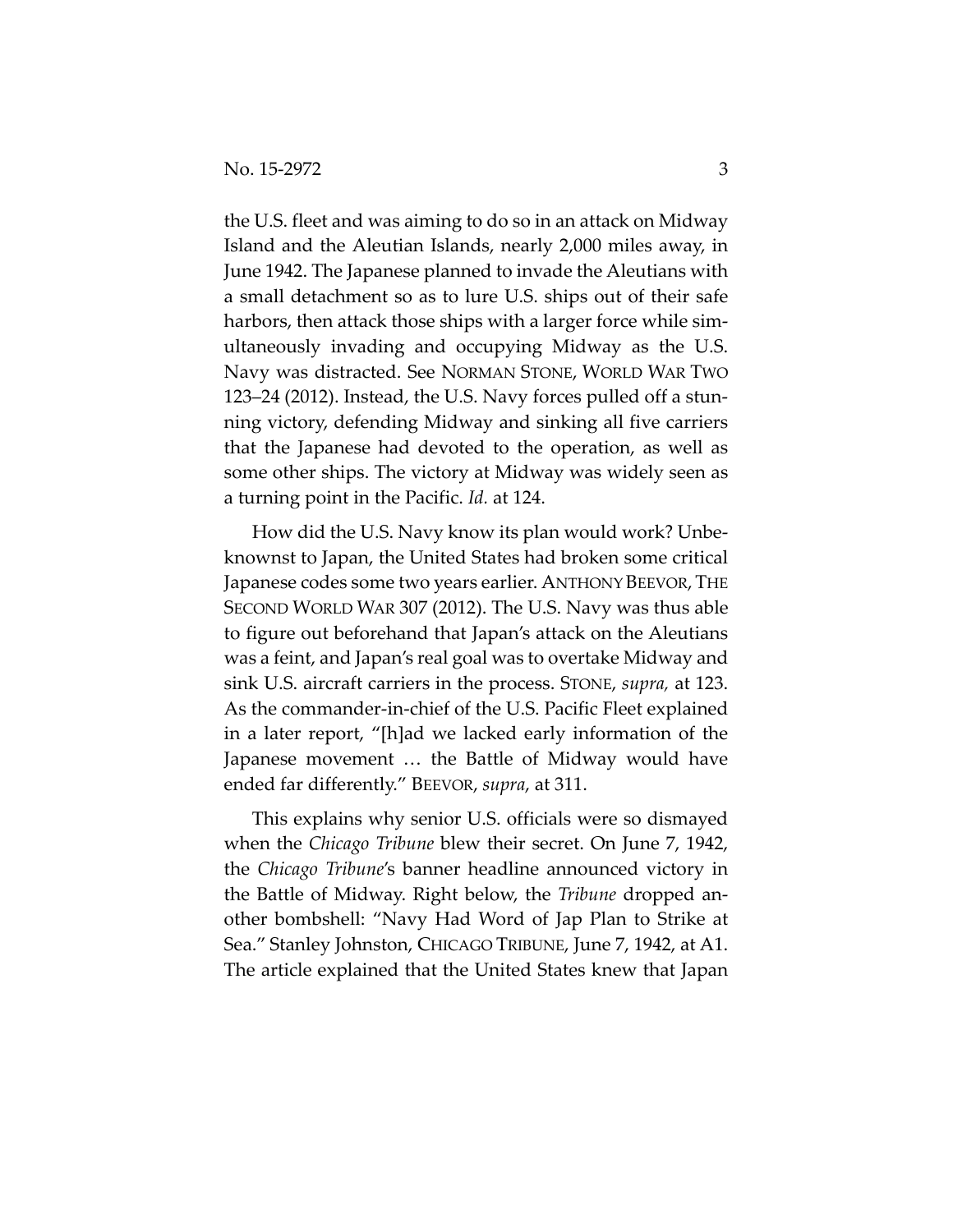was planning a minor attack on one American base as a distraction from a major attack on another, and this advance notice enabled the Navy to plan its victorious counterattack. The article appeared to be—and as we now know, in fact was based on a classified Navy communiqué that alerted naval commanders to the impending attack on Midway Island.

The article's publication had immediate consequences: President Roosevelt and high-ranking military officials called for a criminal investigation. The Department of Justice complied, empaneling a grand jury and launching an investigation into whether the article's author and other *Tribune* staff had violated the Espionage Act of 1917. The grand jury heard testimony from an assortment of witnesses, including *Tribune*  personnel, several identified military officers, and three or four unknown officers. Ultimately, the grand jury did not issue any indictments, a decision that the *Tribune* and other prominent national newspapers hailed as a victory for free speech.

Fast forward to the present, more than 70 years later. Elliot Carlson is a journalist and historian with a special expertise in naval history. He is the author of *Joe Rochefort's War: The Odyssey of the Codebreaker Who Outwitted Yamamoto at Midway*, an award-winning book on the commander who broke one of the Japanese codes. Carlson is currently writing a book on the *Tribune*'s Midway article and the ensuing investigation. Carlson and his co-plaintiffs (to whom we refer in the singular as "Carlson" for simplicity's sake) filed a petition in the Northern District of Illinois asking that court to unseal the transcripts of witness testimony before the *Tribune* grand jury.

Carlson chose the Northern District of Illinois because it was the court that originally had supervisory jurisdiction over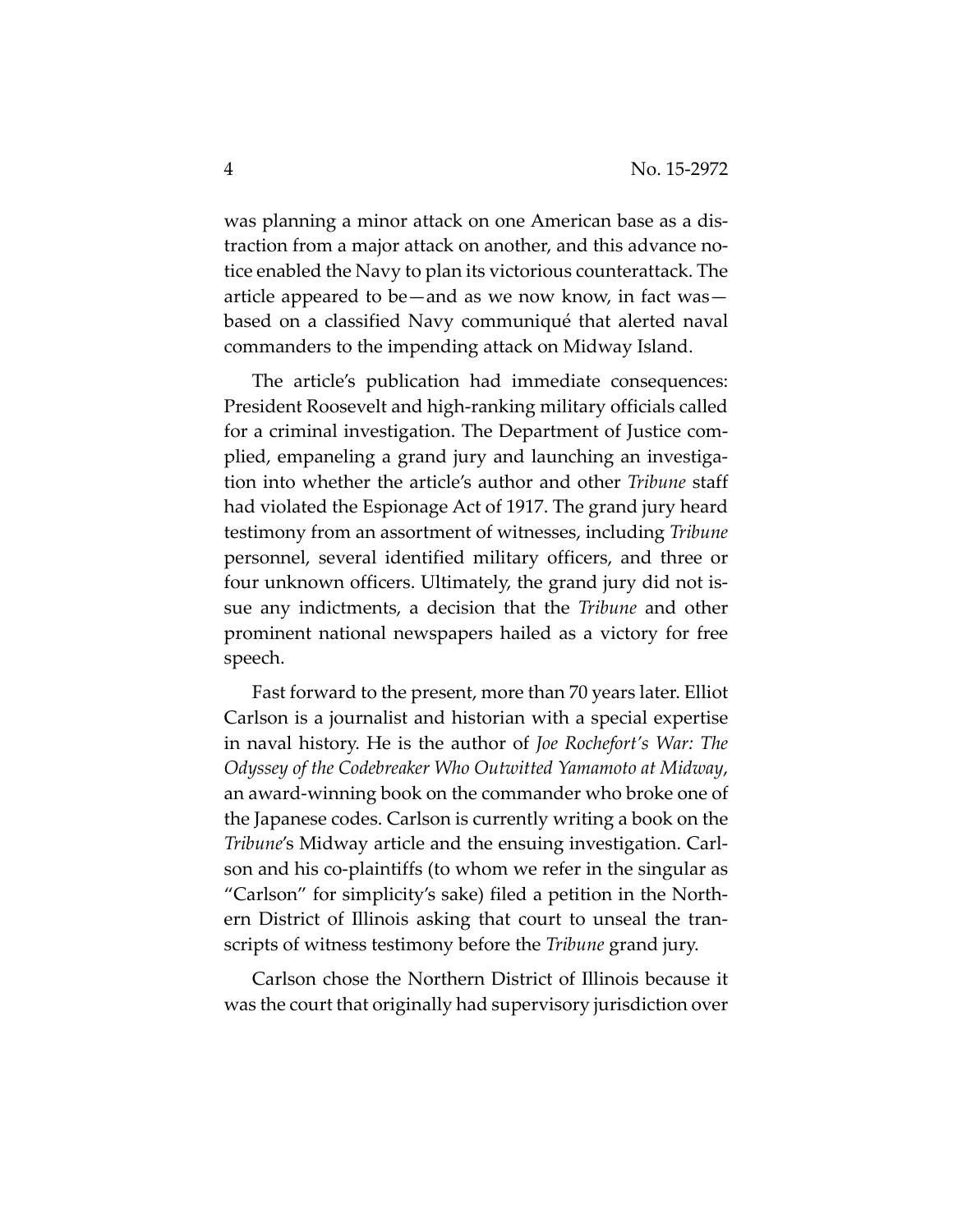the grand jury in question. He argued that this same court has continuing common-law authority over matters pertaining to that grand jury, including any application to unseal grandjury materials. The convening court, for instance, would have the authority to rule on disclosure pursuant to Federal Rule of Criminal Procedure 6(e). Carlson acknowledged that his request falls outside the scope of the circumstances for releasing grand jury materials enumerated in the Rule. Nonetheless, relying on *In re Craig*, 131 F.3d 99 (2d Cir. 1997), Carlson argued that the district court has the inherent power to release grandjury materials in situations not contemplated by Rule 6(e). He concedes that just as other inherent powers of the court should not be exercised lightly, see *Dietz v. Bouldin*, 136 S. Ct. 1885, 1893 (2016); *Chambers v. NASCO, Inc.*, 501 U.S. 32, 44 (1991), this power too is tightly circumscribed. *Craig* identifies numerous factors that a court should weigh when exercising this limited inherent power.

Carlson argued that his request satisfied these criteria, and the district court agreed with him. It decided first that it possessed the inherent authority to unseal grand-jury materials in situations outside the scope of Rule 6(e)(3)(E). It considered each point identified by *Craig* and concluded that disclosure in this case was warranted. It thus ordered that the transcripts be released. The government has appealed (and the order has been stayed pending appeal). The government agrees that if the district court has inherent authority to unseal grand-jury records, then "the transcripts have sufficient historical value to warrant release" under the *Craig* factors. It argues, however, that Rule 6(e) contains the exclusive list of reasons for which a district court may unseal grand-jury materials, and because historical value is not among them, the court was wrong to grant Carlson's petition.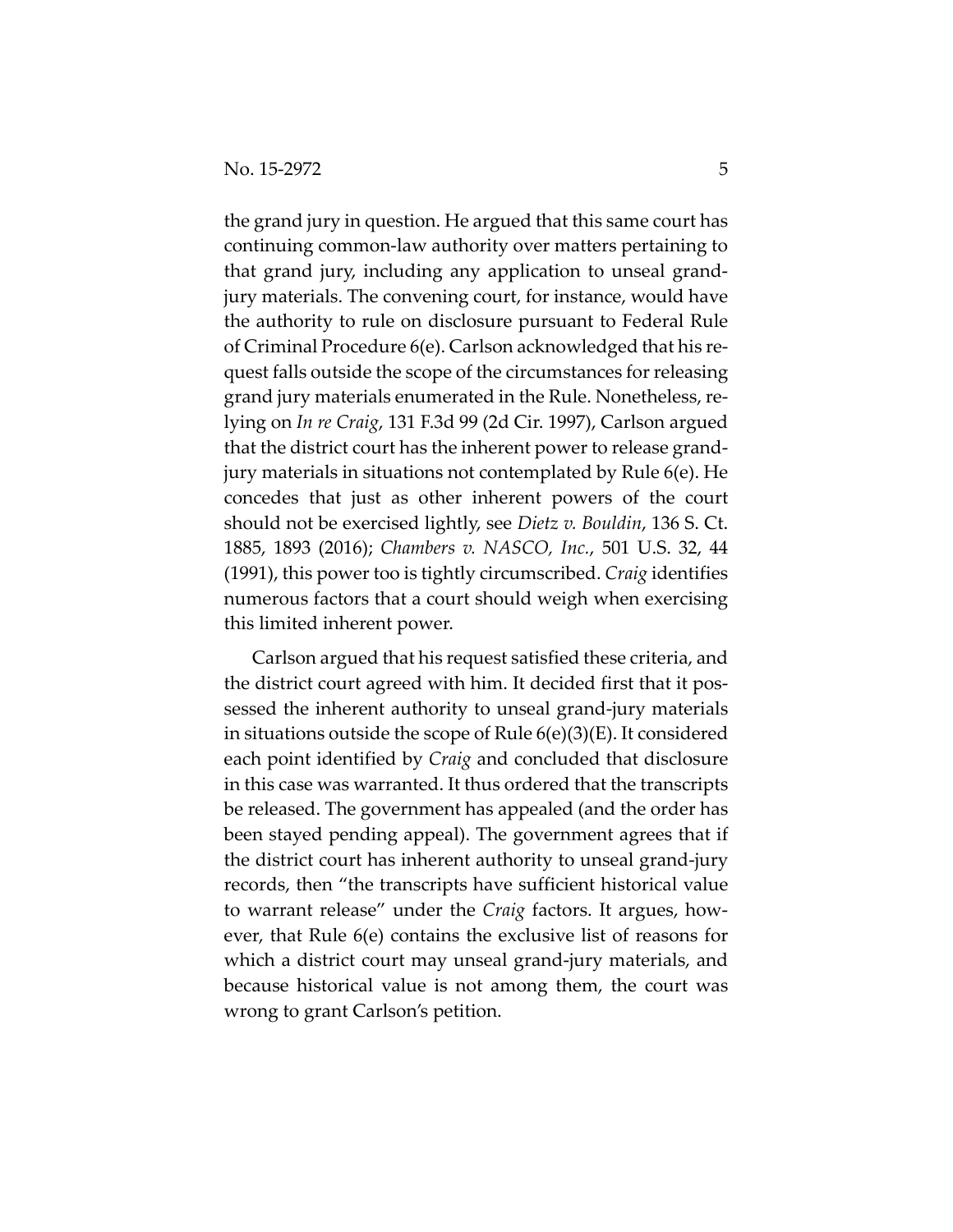Before turning to the merits of the appeal, we must assure ourselves that both the district court and we have jurisdiction over this matter. Because neither Carlson nor any of his fellow petitioner-appellees were parties to the underlying grand jury investigation, we must confirm that at least one of them has standing to bring this claim. See *Ezell v. City of Chicago*, 651 F.3d 684, 696 n.7 (7th Cir. 2011) ("Where at least one plaintiff has standing, jurisdiction is secure[,]" citing *Vill. Of Arlington Heights v. Metro. Hous. Dev. Corp.*, 429 U.S. 252, 264 (1977)). And because Carlson does not invoke a Federal Rule of Criminal Procedure as the basis for granting his petition to obtain the records, relying instead on the court's inherent power, we must confirm that we have subject-matter jurisdiction. We solicited supplemental briefs from the parties on these important points.

### A

# 1

As a member of the public, Carlson has standing to assert his claim to the grand-jury transcripts, because they are public records to which the public may seek access, even if that effort is ultimately unsuccessful (perhaps because of sealing, national security concerns, or other reasons). Article III of the Constitution limits the federal courts' power to the adjudication of actual "Cases" and "Controversies." U.S. CONST. Art. III. The doctrine of standing has "developed … to ensure that federal courts do not exceed" this authority. *Spokeo, Inc. v. Robins*, 136 S. Ct. 1540, 1547 (2016). To have standing, a plaintiff "must have (1) suffered an injury in fact, (2) that is fairly traceable to the challenged conduct of the defendant, and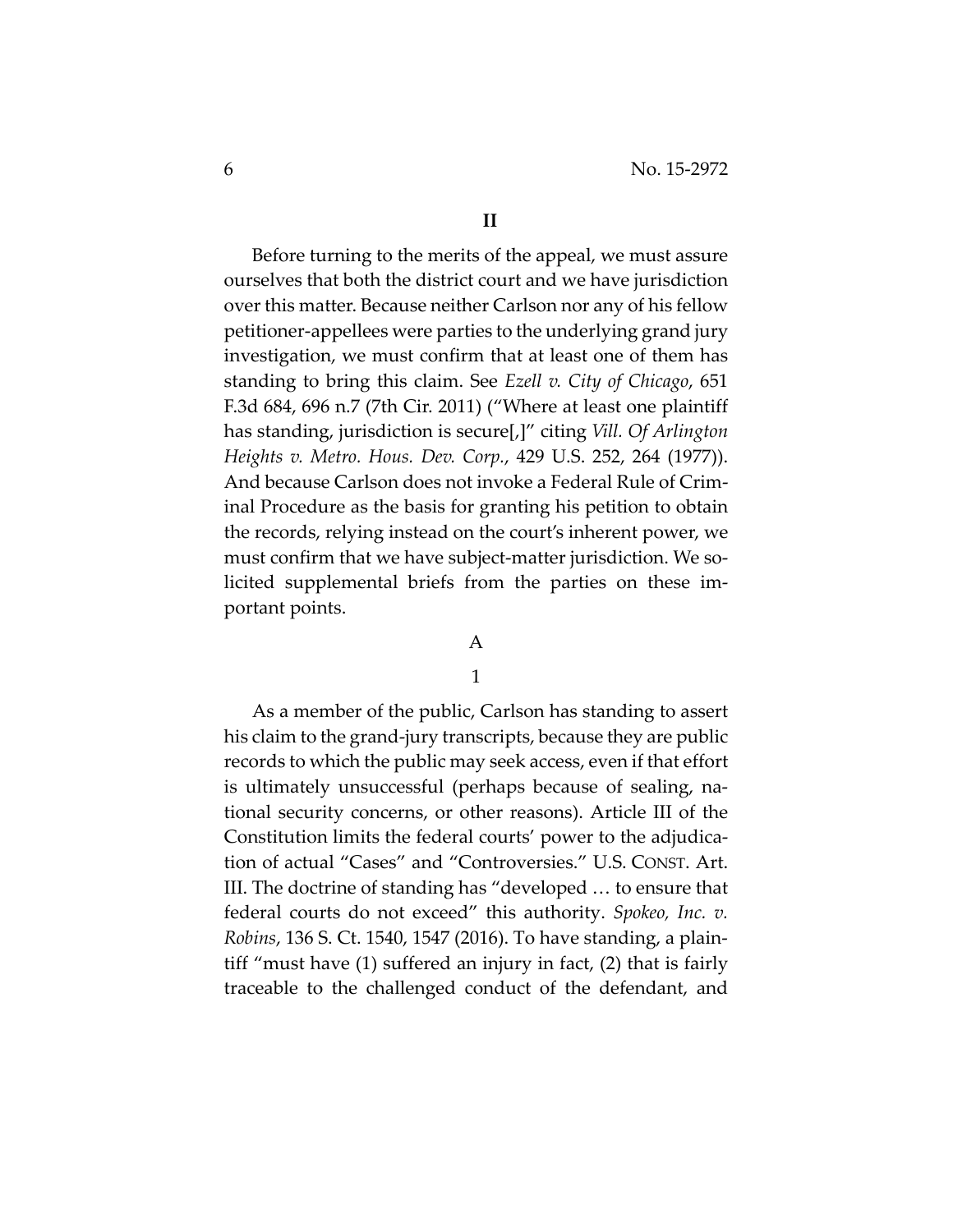(3) that is likely to be redressed by a favorable judicial decision." *Id.* (citing *Lujan v. Defenders of Wildlife*, 504 U.S. 555, 560–61 (1992)). We review each element in turn.

Carlson's injury-in-fact is the denial of access to government documents that he has a right to seek. A plaintiff suffers an injury-in-fact when she is unable to obtain information that is statutorily subject to public disclosure. *Federal Elec. Comm'n v. Akins*, 524 U.S. 11, 20–21 (1998); *Public Citizen v. Dep't of Justice*, 491 U.S. 440, 449 (1989). Injury-in-fact can arise from a comparable common-law source. See *Spokeo*, 136 S. Ct. at 1549; *Id.* at 1550–53 (Thomas, J., concurring) (explaining that plaintiffs asserting common-law injuries can more easily demonstrate injury-in-fact than others). Carlson needs only a "colorable claim" to a right to access these documents, because "[w]ere we to require more than a colorable claim, we would decide the merits of the case before satisfying ourselves of standing." See *Booker-El v. Superintendent, Ind. State Prison*, 668 F.3d 896, 900 (7th Cir. 2012); see also *Bond v. Utreras*, 585 F.3d 1061, 1073 (7th Cir. 2009).

Thus the question becomes whether Carlson has a colorable claim of a right to obtain access to these documents. He does. Carlson argues that grand-jury records are court documents; he argues further that under the circumstances of this case he has a right to review them. Although the grand jury operates according to a "tradition of independence," *United States v. Williams*, 504 U.S. 36, 47 (1992), "[t]he Constitution itself makes the grand jury part of the judicial process." *Cobbledick v. United States*, 309 U.S. 323, 327 (1940); see also *Branzburg v*. *Hayes*, 408 U.S. 665, 688 (1972) ("the powers of the grand jury are … subject to the supervision of a judge"); *Levine v. United States*, 362 U.S. 610, 617 (1960) (the grand jury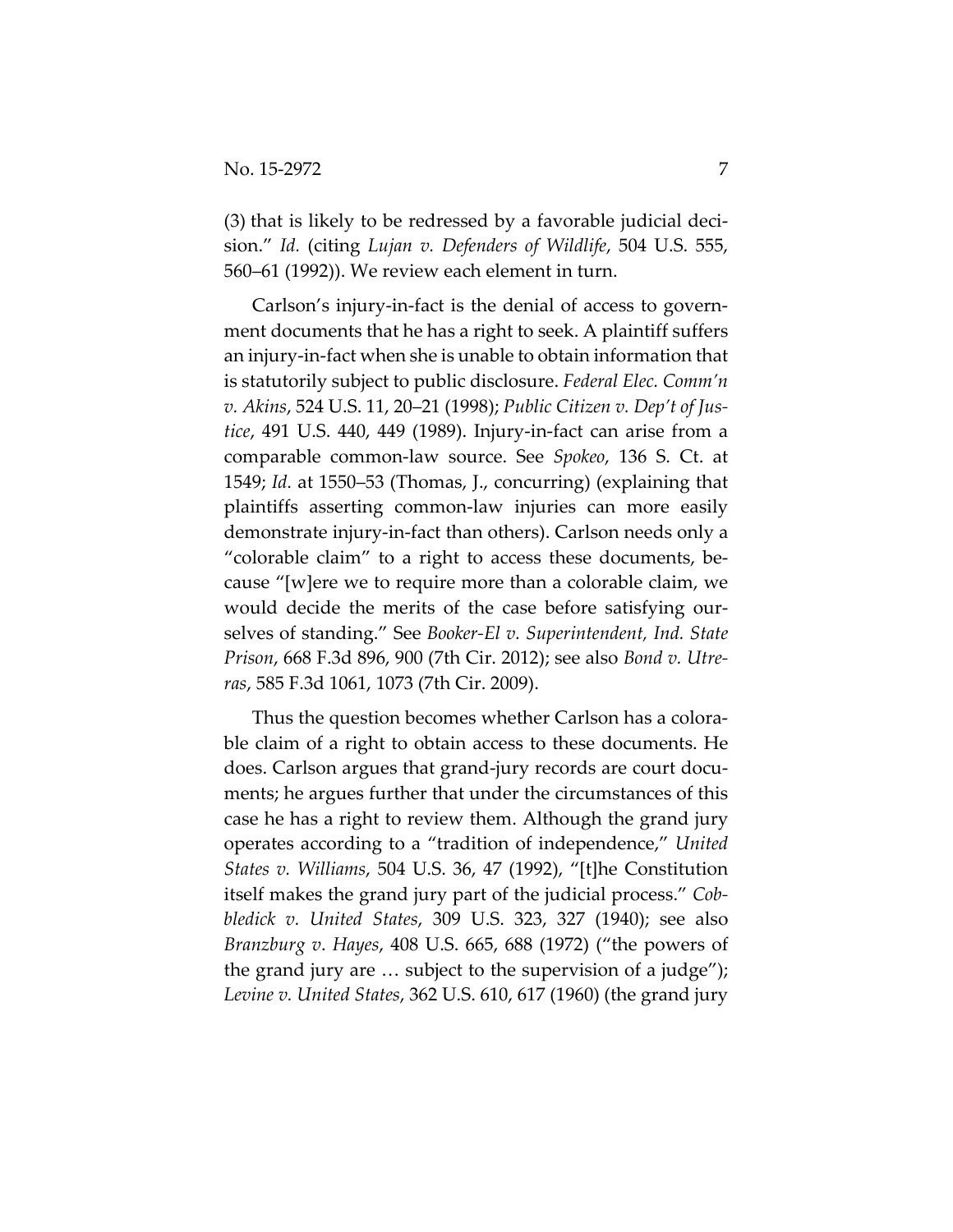is "an arm of the court"); *Brown v. United States*, 359 U.S. 41, 49 (1959) ("[a] grand jury is clothed with great independence in many areas, but it remains an appendage of the court") *overruled on other grounds by Harris v. United States,* 382 U.S. 162 (1965); *Blair v. United States,* 250 U.S. 273, 278 (1919) ("the inquisitorial function of the grand jury … [is] incident[ to] the judicial power of the United States").

Because the grand jury is "part of the judicial process," *Cobbledick*, 309 U.S. at 327, its "minutes and transcripts" are necessarily "records of the court." *United States v. Procter & Gamble Co.*, 356 U.S. 677, 684–685 (1958) (Whittaker, J., concurring); see also *Standley v*. *Dep't of Justice*, 835 F.2d 216, 218 (9th Cir. 1987) ("grand jury materials are records of the district court"); *In re Grand Jury Investigation of Cuisinarts, Inc.*, 665 F.2d 24, 31 (2d Cir. 1981) ("*Cuisinarts*") (same); *United States v. Penrod*, 609 F.2d 1092, 1097 (4th Cir. 1979) (same). And because they are records of the court, Carlson has a right to petition for access to them: the public has "a general right to inspect and copy public records and documents, including judicial records and documents." *Nixon v. Warner Commc'ns, Inc.*, 435 U.S. 589, 597 (1978). The denial at the threshold of the right to petition for access inflicts an injury-in-fact on Carlson. See *Akins*, 524 U.S. at 20–21; *Public Citizen*, 491 U.S. at 449. That his petition is not guaranteed to be granted, because a court may find a valid justification for denying him access, in no way destroys his standing to seek the documents. See *Nixon*, 435 U.S. at 598–99; *United States v. Corbitt*, 879 F.2d 224, 228 (7th Cir. 1989). To hold otherwise would amount to denying standing to everyone who cannot prevail on the merits, an outcome that fundamentally misunderstands what standing is. See *Booker-El*, 668 F.3d at 900; *Bond*, 585 F.3d at 1073.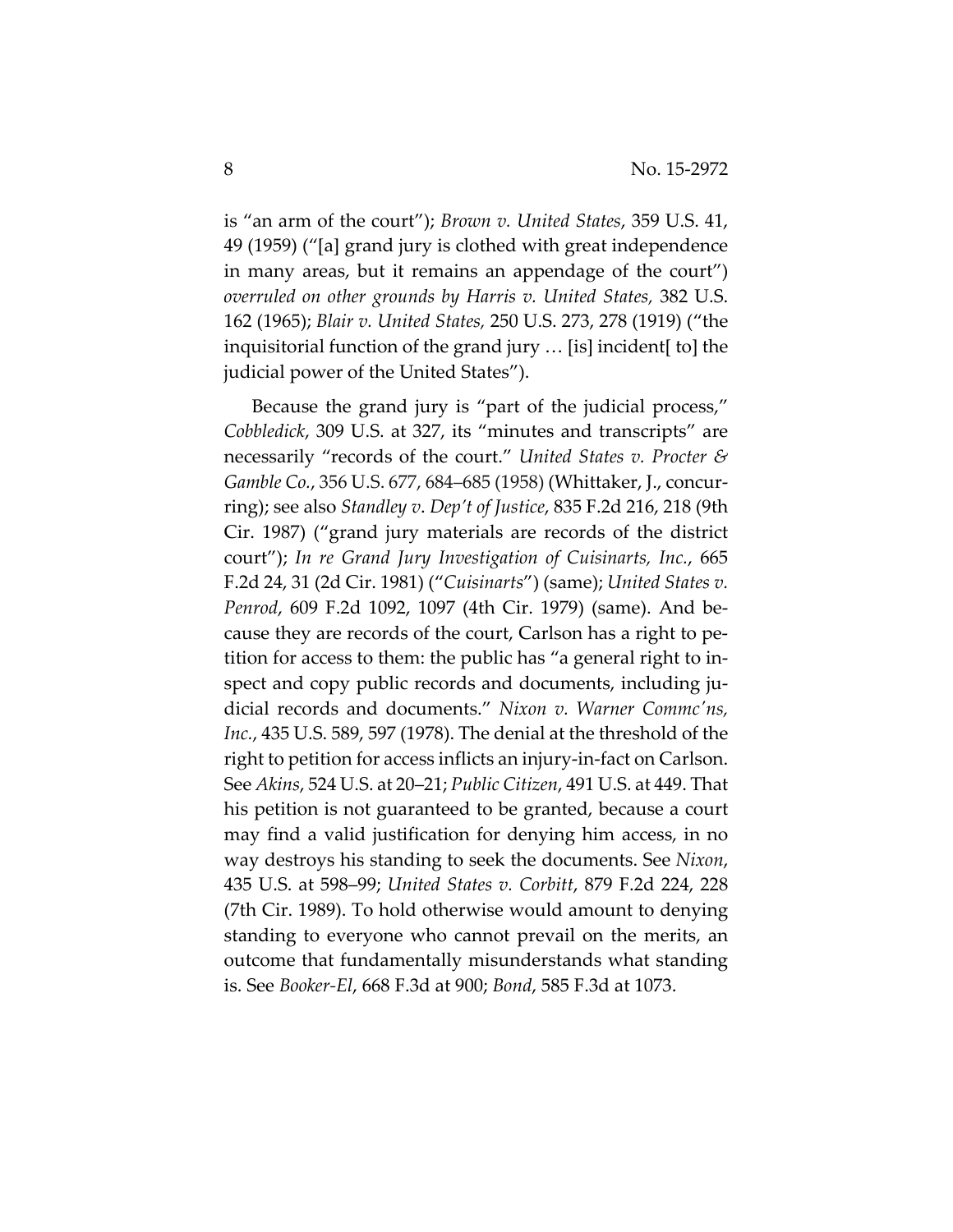For public documents such as these, there is no need for Carlson to show that he has any particular connection to the grand jury proceeding. As we explained in *Jessup v. Luther*, "[r]epresentatives of the press and general public must be given an opportunity to be heard on the question of … access to documents." 227 F.3d 993, 997 (7th Cir. 2000); see also *Corbitt*, 879 F.2d at 228–29 (entertaining newspaper's request to see sealed pre-sentence report, and analogizing pre-sentence report to grand jury materials). To hold otherwise would raise First Amendment concerns. *Cf. United States v. Edwards*, 672 F.2d 1289, 1294 (7th Cir. 1982) (recognizing that the "common law right" of public access to court records "supports and furthers many of the same interests which underlie those freedoms protected by the constitution"); *Globe Newspaper Co. v. Sup. Ct. for Norfolk Cnty.*, 457 U.S. 596, 604, 607 (1982) (holding First Amendment guarantees access to criminal trials, and limitations on access are subject to strict scrutiny); *Butterworth v. Smith*, 494 U.S. 624, 630 (1990) (reiterating, in the context of prohibiting a witness from discussing his testimony, "grand juries are expected to operate within the limits of the First Amendment"). That Carlson is a member of the public is sufficient for him to assert his "general right to inspect and copy … judicial records." *Nixon*, 435 U.S. at 597.

The administrative reality that the physical documents are currently housed in a facility operated by the National Archives and Records Administration (NARA), rather than in a storeroom controlled by the district court, does not change this analysis. NARA is an office of the executive branch; it manages archival documents "to ensure their continued preservation by the United States Government." 44 U.S.C. § 2107(1). The Judiciary uses NARA to store old paper case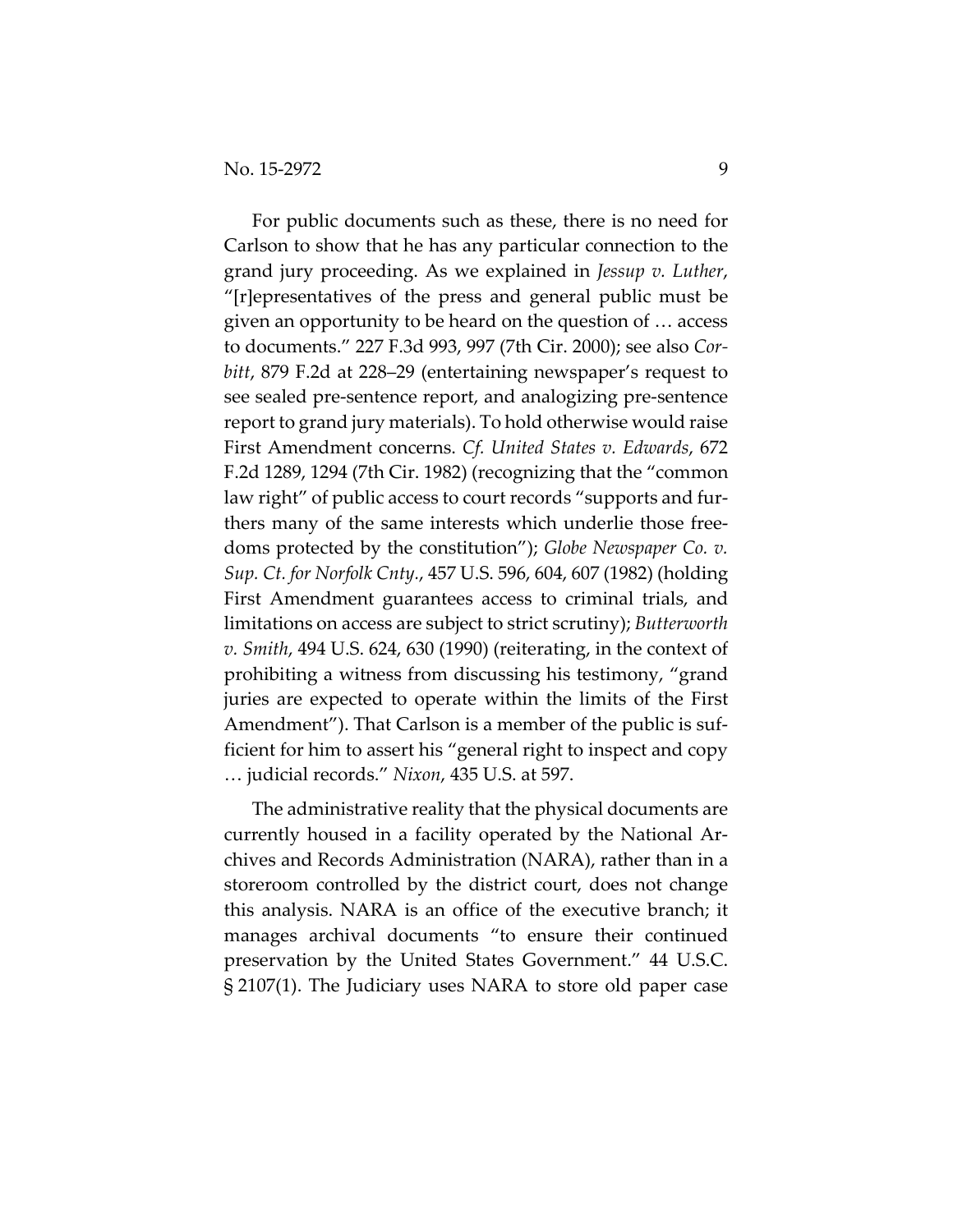files. See National Archives, www.archives.gov/research/catalog/ (last visited Sept. 15, 2016) (search for court records). Rule 6(e)(1) explains that after the conclusion of a grand-jury investigation, the government's attorneys will "retain control" of grand-jury materials, "[u]nless the court orders otherwise." This indicates that the grand-jury materials are subject to the court's control. The Committee Notes on Rule 6 further make this clear by explaining that the amendment was enacted to "accord with present practice," but that the Committee "specifically recognized … that the court in a particular case may have reason to order otherwise." FED. R. CRIM. P. 6(e), Committee Notes 1979. Even when grand-jury materials are in the custody of government attorneys, they "remain the records of the courts, and courts must decide whether they should be made public." *Cuisinarts*, 655 F.2d at 31.

Carlson easily satisfies the other two elements of Article III standing. His injury-in-fact is traceable to the respondent's denial of access to the grand-jury materials. That injury would be redressed by a court order granting him the relief he seeks—access to the transcript. Thus, Carlson has standing to seek access to grand jury materials.

Our decision in *Bond v. Utreras* is not to the contrary—indeed, it supports this position. 585 F.3d 1061 (7th Cir. 2009). In *Bond*, we drew a sharp line between civil pre-trial discovery documents that were never filed with the court and documents that were filed with the court. *Id.* at 1066. We held that "documents *filed in court* are presumptively open to the public" and explained that this right of access "is derived from … common-law," codified by statute, and any "judicially imposed limitations on this right are subject to the First Amendment." *Id.* at 1073–74 (emphasis added) (citing, *inter alia*, 28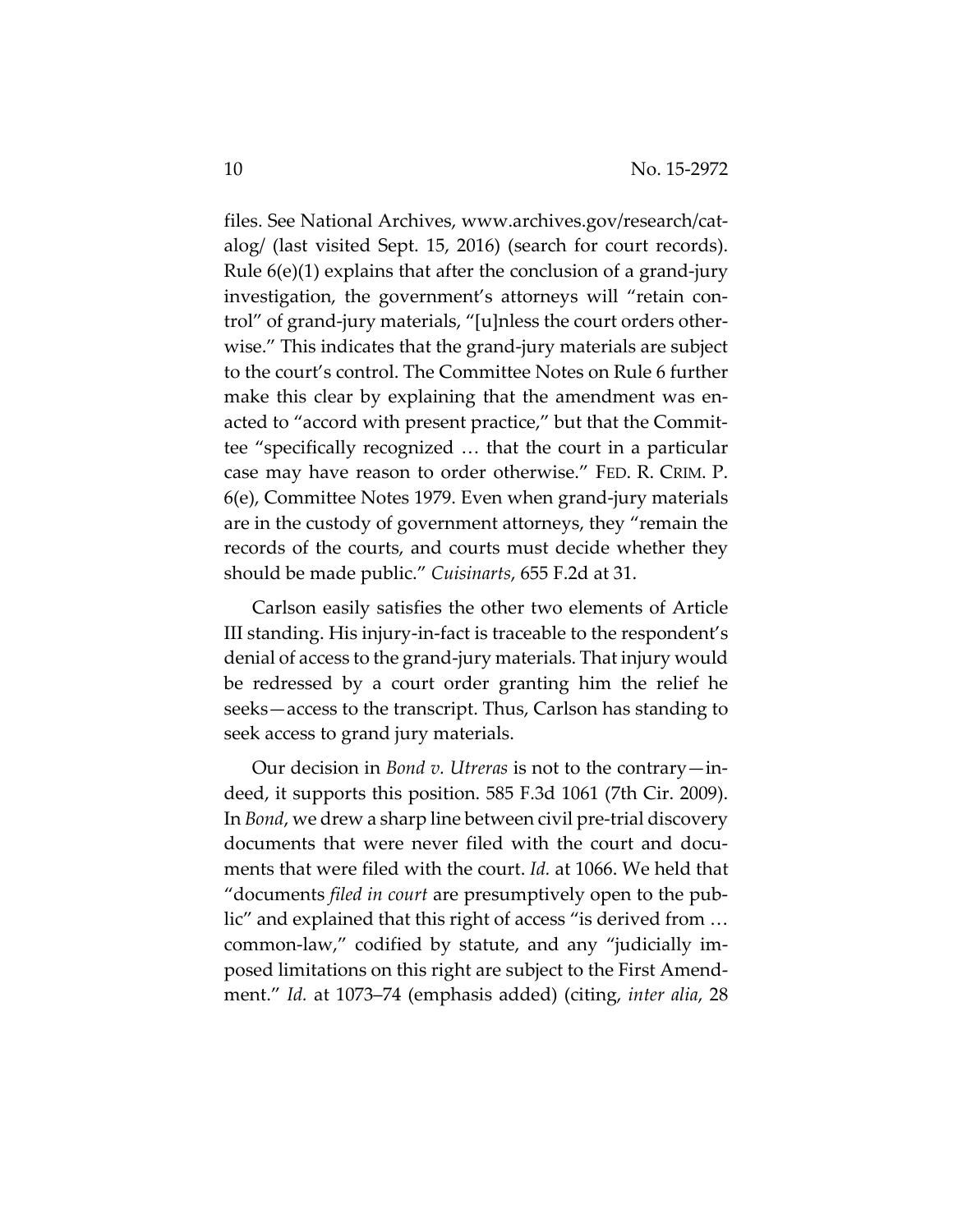U.S.C. § 452; *Globe Newspaper Co.*, 457 U.S. at 603–06). We emphasized that although a court may ultimately decide to shield certain documents from the public, the "general right of public access … is enough to give members of the public standing" to seek them. *Id.* at 1074. In contrast, there is no statutory, rule-based, common-law, or constitutional right of the public to obtain discovery documents that are never filed with the court (and that is typically the status of the overwhelming majority of the documents exchanged in civil discovery). A non-party thus has no right to intervene to seek them. *Id.* at 1074–76 (citing *SEC v. TheStreet.com*, 273 F.3d 222, 233 n.11 (2d Cir. 2001)).

The grand-jury transcripts that Carlson seeks are not like privately produced civil discovery that never makes it through the courthouse door. They are created under the authority of the grand jury, and they remain at all times under the power of the court. The Supreme Court has said that "[a]t the foundation of our federal government the inquisitorial function of the grand jury and the compulsion of witnesses were recognized as incidents of the judicial power of the United States." *Blair*, 250 U.S. at 280. A grand jury cannot create any materials without the power of the court being used to empanel the grand jury and issue and enforce its subpoenas. *Levine*, 362 U.S. at 617. Grand-jury transcripts are produced under "the supervision of" the district court, *Branzburg*, 408 U.S. at 688, and as a result they represent an exercise of the court's power; they are "filed with the court," *Bond*, 585 F.3d at 1073. They constitute a form of judicial papers.

Because grand-jury transcripts are, in their very nature, judicial documents (just as a transcript of a trial would be), there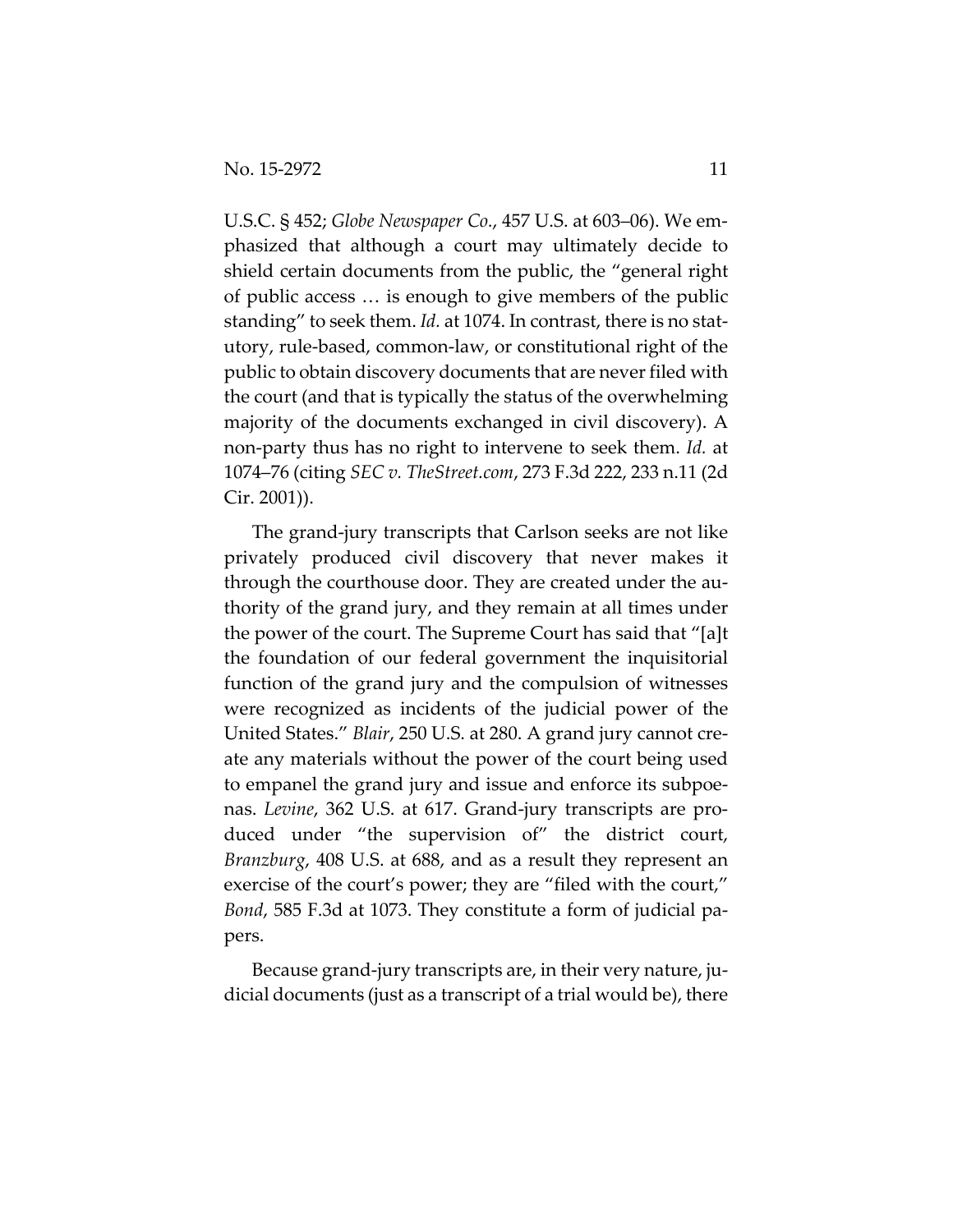is no need for them to become part of the judicial proceeding through admission into evidence. *Smith v. U.S. Dist. Court for S. Dist. of Ill.*, 956 F.2d 647, 650 (7th Cir. 1992) (judicial records to which there is a presumptive right of access include "transcripts of proceedings" and "items not admitted into evidence"). Thus, the presumptive right of access attaches and is sufficient to "give members of the public standing." *Bond*, 585 F.3d at 1073–74. Carlson asserts a common-law right, and is therefore unlike the journalist in *Bond* who could point to "no constitutional or common-law right" to un-filed pre-trial discovery materials. *Id.* at 1066. And we reiterate that the fact that a rule of criminal procedure or another compelling reason might lead to the denial of Carlson's request in no way affects his standing.

2

Our conclusion that the records Carlson is seeking are court records makes it unnecessary for us to reach his alternative arguments: that they are agency records to which he has a statutory right of access under the Freedom of Information Act, 5 U.S.C. § 552, or NARA's enabling statute and implementing regulations, 44 U.S.C. § 2108(a); or that he has an independent common-law right to petition the court for access to them, which gives him an independent basis for standing.

#### B

The next question is whether the district court was authorized to entertain this case. We are satisfied that it was. The court had federal-question jurisdiction under 28 U.S.C. § 1331 because this is an action "arising under the Constitution, laws, or treaties of the United States." *Id.* That Carlson is relying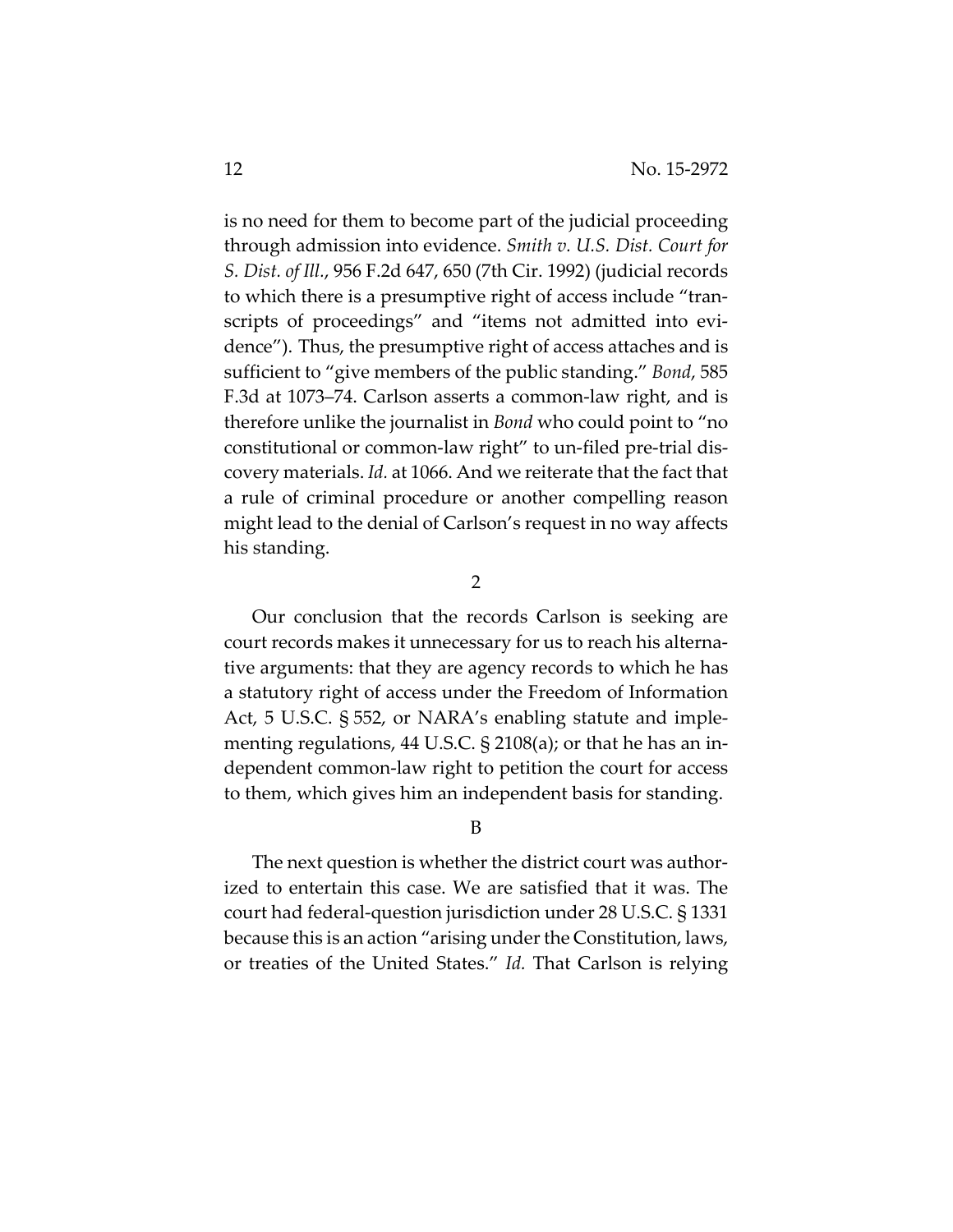primarily on federal common law does not change this analysis. See *Nat'l Farmers Union Ins. Cos. v. Crow Tribe of Indians*, 471 U.S. 845, 850 (1985). Because the case raises a substantial question relating to the scope and meaning of Rule 6(e), federal-question jurisdiction is also proper under *Franchise Tax Bd. of State of Cal. v. Constr. Laborers Vacation Trust for S. Cal.*, 463 U.S. 1, 28, 103 (1983). See also *Turner/Ozanne v. Hyman/Power*, 111 F.3d 1312, 1316 (7th Cir. 1997). Resolving that question requires an examination of the relation between the Federal Rules of Criminal Procedure and a long-standing common-law right, thus necessarily raising a substantial federal question. Appellate jurisdiction is proper because the district court's order requiring disclosure finally resolves the only matter that was at issue. See 28 U.S.C. § 1291.

# **III**

#### A

With the jurisdictional brush cleared away, we are ready to reach the merits. The institution of the grand jury reaches as far back as twelfth century England, when the common law itself was developing. See, *e.g.*, Mark Kadish, *Behind the Locked Door of an American Grand Jury: Its History, Its Secrecy, and Its Process,* 24 FLA. ST. U. L. REV. 1 (1996); Alfredo Garcia, *The Fifth Amendment: A Comprehensive and Historical Approach*, 29 U. TOL. L.REV. 209, 227–34 (1998). In the United States, it has been understood as "a constitutional fixture in its own right" that operates "in the courthouse and under judicial auspices." *Williams*, 504 U.S. at 47.

The grand jury is not a free-floating institution, accountable to no one. It is an "arm of the court," and thus falls under the supervisory authority of the district court. See *Levine*, 362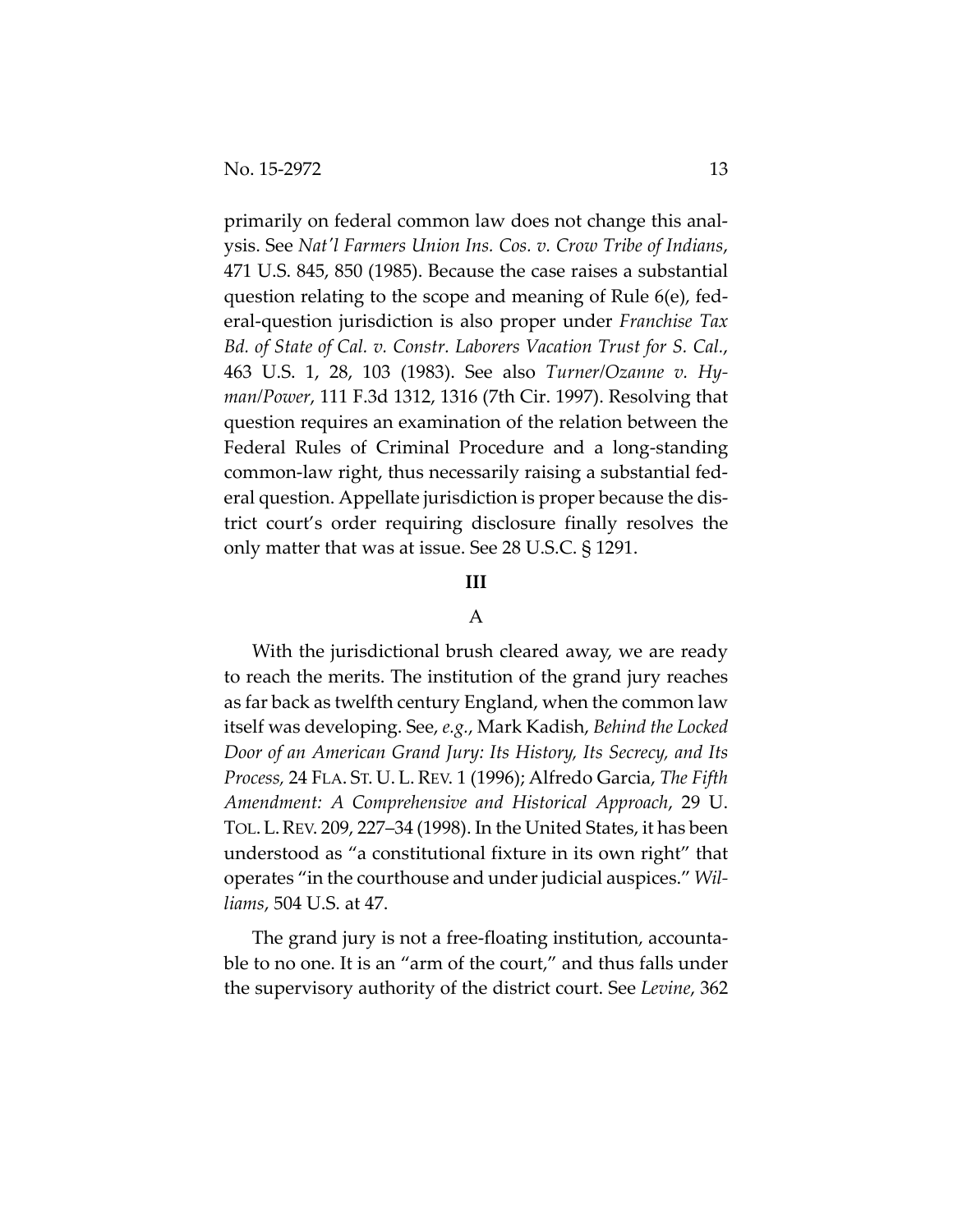U.S. at 617. It thus follows, as the Supreme Court confirmed both before and after the Criminal Rules were adopted, that the disclosure of sealed grand jury materials is "committed to the discretion of the trial judge." *Pittsburgh Plate Glass Co. v. United States*, 360 U.S. 395, 399 (1959) (after the Rules were adopted); *United States v. Socony-Vacuum Oil Co.*, 310 U.S. 150, 234 (1940) (before). The question is how the Federal Rules of Criminal Procedure, and in particular Rule 6(e), affect this power.

The inherent supervisory power of the court over the grand jury is well established. The "Constitution itself makes the grand jury a part of the judicial process." *Levine*, 362 U.S. at 617. For example, a grand jury may initiate prosecutions only "under general instructions from the court to which it is attached and to which, from time to time, it reports its findings." *Id.*; see also 18 U.S.C. § 3331 (district court's power to summon grand jury); FED. R. CRIM. P. 6(a) (same). And the grand jury may rely on the court's authority to "compel a witness to appear" only because it is an "arm of the court." *Levine*, 362 U.S. at 617; see also 28 U.S.C. § 1826(a) (district court's power to issue subpoena); FED. R. CRIM. P. 17(a) (same); *In re Grand Jury Proceedings*, 507 F.2d 963, 965 n.2 (3d Cir. 1975) (discussing the same).

The matters over which the court exercises supervisory authority range from the mundane to the weighty. They include routine decisions regarding the daily operation of the grand jury when Rule 6 is ambiguous on a particular detail. For example, prior to 1979, Rule 6(d) stated that recording grand-jury proceedings was optional—"a stenographer or operator of a recording device may be present while the grand jury is in session"—but it did not specify who decided what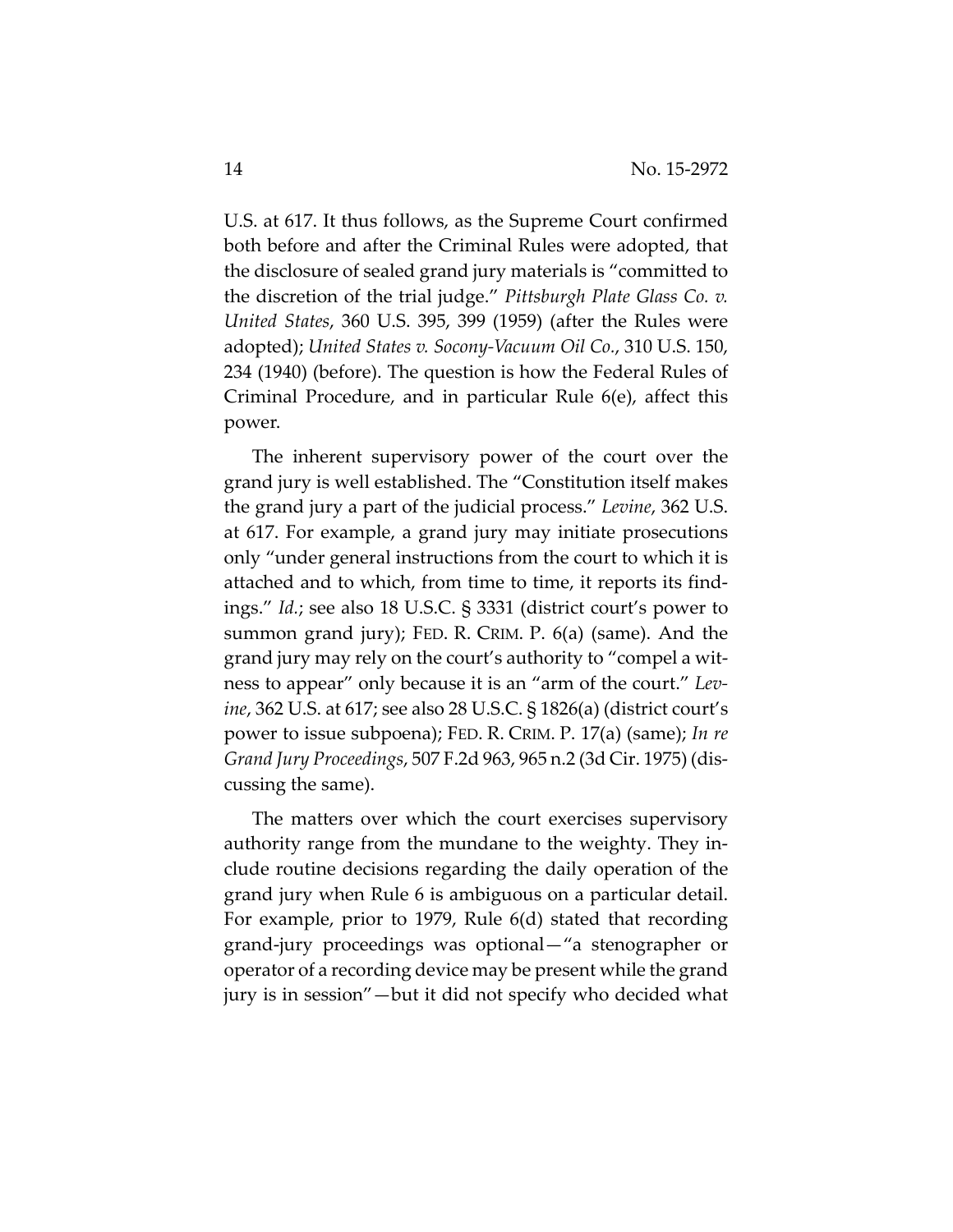to do. Every court to consider the issue said that this decision was left to the discretion of the trial court. See *United States v. Price*, 474 F.2d 1223, 1225 (9th Cir. 1973) ("recordation of grand jury proceedings should be routine and nonrecordation should be permissible only in exceptional circumstances"); *United States v. Aloisio*, 440 F.2d 705, 708 & n.2 (7th Cir. 1971); *Schlinsky v. United States*, 379 F.2d 735, 740 (1st Cir. 1967) (noting prosecutor's practice of not recording and stating, "[w]hether, under our supervisory power … we should now … condemn [this practice] for the future, is not presented.").

Given the grand jury's role as an independent body, however, the district court's supervisory power is "a very limited one." *Williams*, 504 U.S. at 50. It does not "permit judicial reshaping of the grand jury institution." Rather, it may be used only to "preserve or enhance the traditional functioning" of the grand jury. *Id.* For example, a district court does not have the power to order a prosecutor to present exculpatory evidence to a grand jury. Such an order would be inappropriate because, rather than "enhancing the traditional functioning" of a grand jury, it would "alter the grand jury's historical role." *Id.* at 50–51.

Yet this limited inherent supervisory power has historically included the discretion to determine when otherwise secret grand-jury materials may be disclosed. Prior to the adoption of the Federal Rules of Criminal Procedure, the Supreme Court held that release of sealed grand jury materials "rests in the sound discretion of the [trial] court" and "disclosure is wholly proper where the ends of justice require it." *Socony-Vacuum Oil Co.*, 310 U.S. at 233–34.

The advent of the Criminal Rules did not eliminate a district court's inherent supervisory power as a general matter.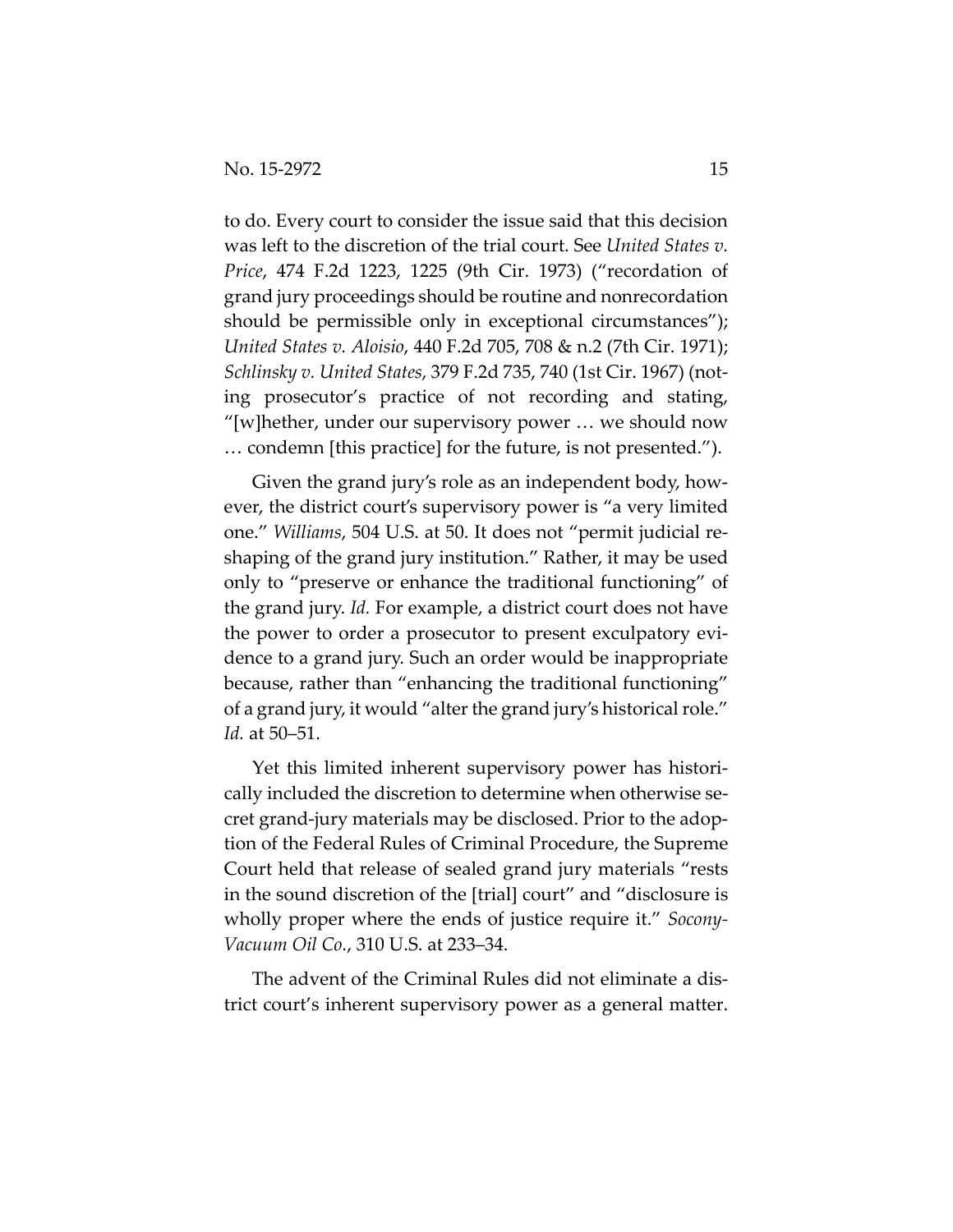Rule 57(b) recognizes that the rules are not designed to be comprehensive; instead, it says, "when there is no controlling law … [a] judge may regulate practice in any manner consistent with federal law, these rules, and local rules of the district." FED. R. CRIM. P. 57(b). (This Rule has remained substantively the same since the original 1944 version.) To be sure, the court is powerless to *contradict* the Rules where they have spoken, just as the court cannot contradict a statute. *Dietz*, 136 S. Ct. at 1892; *Carlisle v. United States*, 517 U.S. 416, 420–21 (1996); *Bank of Nova Scotia v. United States*, 487 U.S. 250, 255 (1988). But it is Rule 57(b), not *Carlisle* or *Bank of Nova Scotia*, that informs us what a court may do when the Rules are silent.

The Supreme Court has repeatedly stated that permissive rules do not "abrogate the power of the courts" to exercise their historic "inherent power" when doing so does not contradict a rule. *Link v. Wabash R.R. Co.*, 370 U.S. 626 (1962) (with respect to FED. R. CIV. P. 41(b)). Just this year, it said so again. *Dietz*, 136 S. Ct. at 1891–92. A permissive rule—that is, a rule that permits a court to do something and does not include any limiting language—should not give rise to a negative inference that it abrogates the district court's inherent power without a "clear[] expression of [that] purpose." *Link*, 370 U.S. at 631–32; *G. Heileman Brewing Co. v*. *Joseph Oat Corp.*, 871 F.2d 648, 652 (7th Cir. 1989) ("mere absence of language in the federal rules specifically authorizing or describing a particular judicial procedure should not, and does not, give rise to a negative implication of prohibition").

This general principle applies to Rule 6, which has been construed not to eliminate the limited inherent supervisory authority the district courts have historically wielded over the administration of a grand jury. As the Supreme Court put it,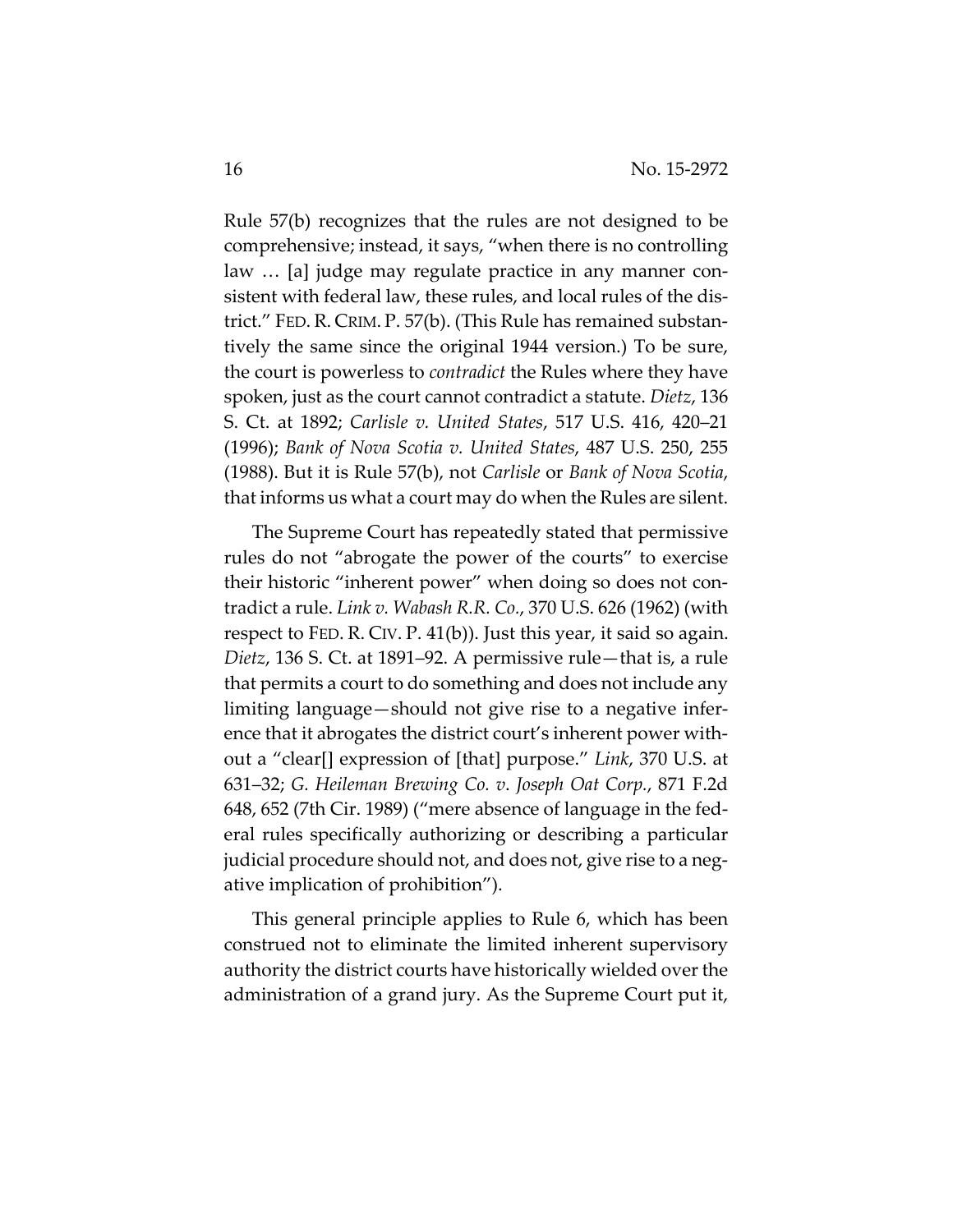Rule 6(e) is "but declaratory" of the long-standing "principle" that "disclosure" of grand jury materials is "committed to the discretion of the trial court." *Pittsburgh Plate Glass Co.*, 360 U.S. at 399. Since then, the Court has "stressed that wide discretion must be afforded to district court judges in evaluating whether disclosure is appropriate." *United States v. John Doe, Inc. I*, 481 U.S. 102, 116 (1987); *Pittsburgh Plate Glass Co.*, 360 U.S. at 400 ("This Court has long held that there are occasions when the trial judge may in the exercise of his discretion order the minutes of a grand jury witness produced for use on his cross-examination at trial. Certainly disclosure is wholly proper where the ends of justice require it." (internal citations and quotation marks omitted)); *Douglas Oil Co. of California v. Petrol Stops Northwest*, 441 U.S. 221, 223 (1979) ("[W]e emphasize that a court called upon to determine whether grand jury transcripts should be released necessarily is infused with substantial discretion."); see also *Procter & Gamble Co.*, 356 U.S. at 689. Thus, the existence of Rule 6 does not, by itself, eliminate the court's power to address situations that the Rule does not describe.

B

The government urges, however, that there is a textual basis in the rule that supports its position. We therefore turn to a closer examination of the Rule's language. Rule 6(e) is entitled "Recording and Disclosing the Proceedings [of the grand jury]." Subpart (1) requires that the proceedings be recorded. Subpart (2) is entitled "secrecy." Rule 6(e)(2)(A) states that "no obligations of secrecy may be imposed on any person except in accordance with Rule  $6(e)(2)(B)$ ." Rule  $6(e)(2)(B)$  provides that "[u]nless these rules provide otherwise, the following persons must not disclose a matter occurring before the grand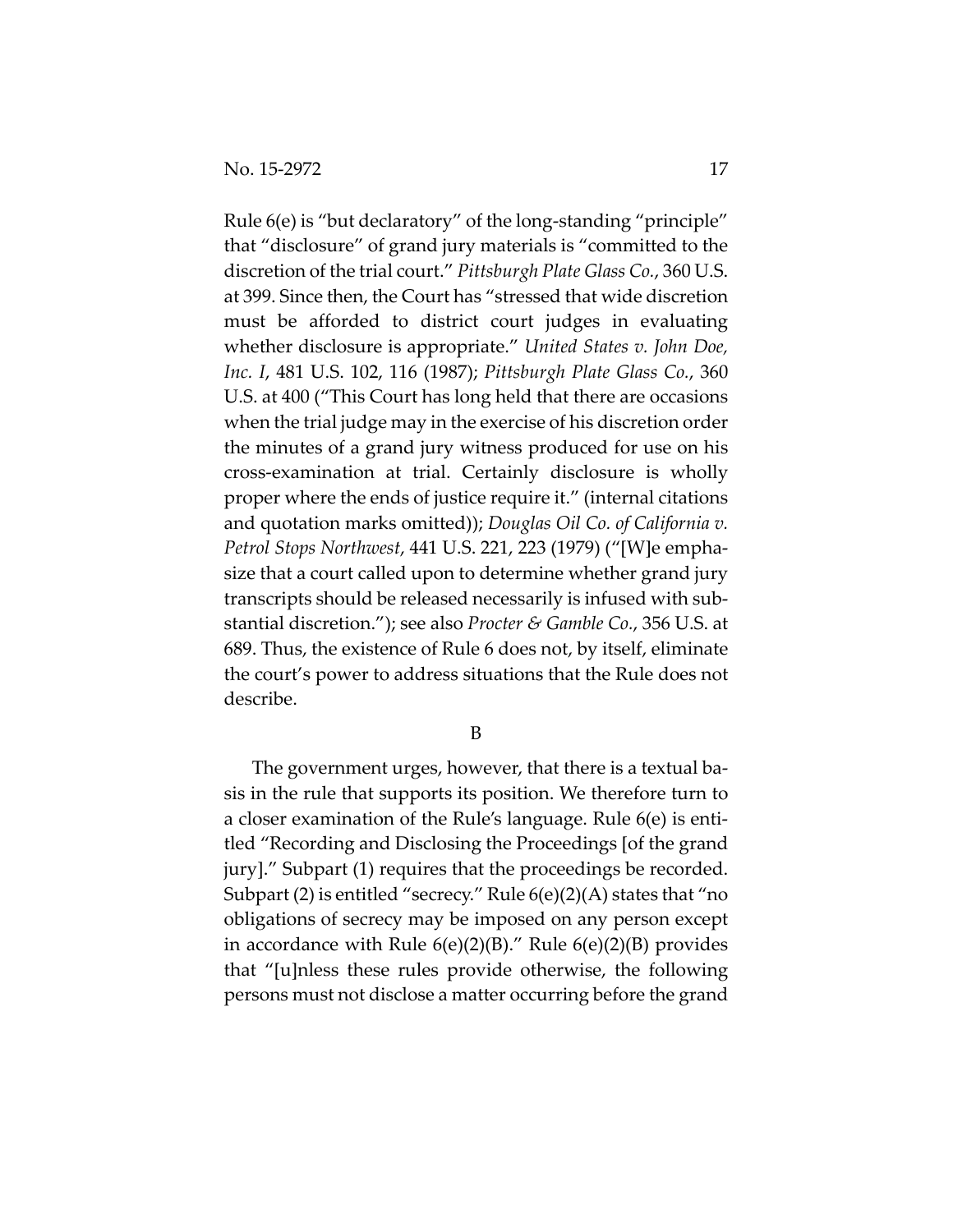jury … ." The list identifies seven types of people who fall within that prohibition: a grand juror; an interpreter; a court reporter; an operator of a recording device; a person who transcribes recorded testimony; an attorney for the government; or a person to whom disclosure is made under Rule  $6(e)(3)(A)(ii)$  or (iii). Rule  $6(e)(3)$ , sets out some exceptions to the norm of nondisclosure. Subsection (A), (B), and (C) of Rule 6(e)(3) describe when grand jury materials can be disclosed *without* the court's permission—for instance, to other government attorneys or other grand juries—and contain limitations on the purposes for which that disclosed information can be used. Subsection (D) relates to foreign intelligence and similar materials; it is not involved here.

Subsection (E), that is, Rule  $6(e)(3)(E)$ , is the section at issue here: it describes disclosures that the *court* may authorize. It states:

(E) The court may authorize disclosure—at a time, in a manner, and subject to any other conditions that it directs—of a grand jury matter

(i) preliminarily to or in connection with a judicial proceeding;

(ii) at the request of a defendant who shows that a ground may exist to dismiss the indictment because of a matter that occurred before the grand jury; …

and at the request of (iii) a foreign government; (iv) tribal government; or (v) U.S. military, all for the purpose of enforcing their respective criminal laws. FED. R. CRIM. P.  $6(e)(3)(E)$ .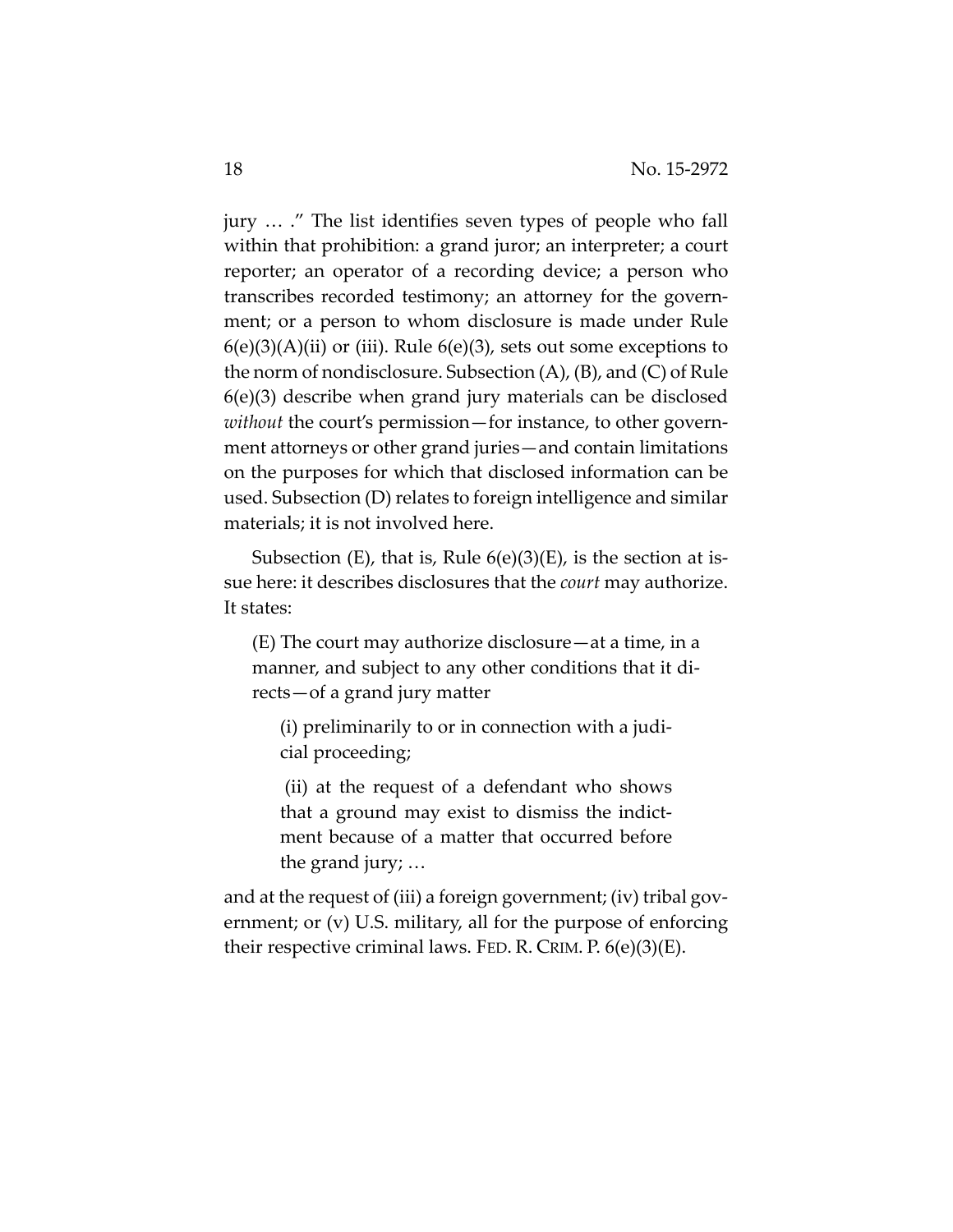The government's primary textual argument is that the phrase "[u]nless these rules provide otherwise," which appears only in Rule 6(e)(2)(B), somehow carries over to all of Rule 6 and provides conclusive proof that the court's power in subpart (3)(E) is limited to the purposes listed under that heading. This makes no sense, either as a reading of Rule 6(e) or as a general matter of statutory (or rule) construction. The government provides no explanation for why a limitation buried in subsection (B) of subpart (2) of Rule 6(e) secretly applies to the rule as a whole, or even worse (as it seems to be saying) to an entirely different subpart. We do not know of any principle of interpretation supporting this position, nor could the government provide us with any examples at oral argument.

It is far more reasonable to read Rule 6(e)(2)(B) as specifying, "unless these rules provide otherwise," which persons are bound to keep grand-jury materials secret, and then to read Rule 6(e)(3)(E) as telling the *court* to whom it "may" authorize disclosure, without indicating anywhere that the list is exclusive. There is nothing odd or counterintuitive in having one rule for disclosures that may not occur without court supervision, and a different rule for disclosures specifically ordered by the court.

Nor can we find language elsewhere in the rule supporting the government's exclusivity theory. The government suggests that it is helped by Rule 6(e)(6), which states, "[r]ecords, orders, and subpoenas relating to grand-jury proceedings must be kept under seal to the extent and as long as necessary to prevent the unauthorized disclosure[.]" This tells us that "disclosure of matters occurring before a grand jury is the exception and not the rule." *Fund for Constitutional Gov't*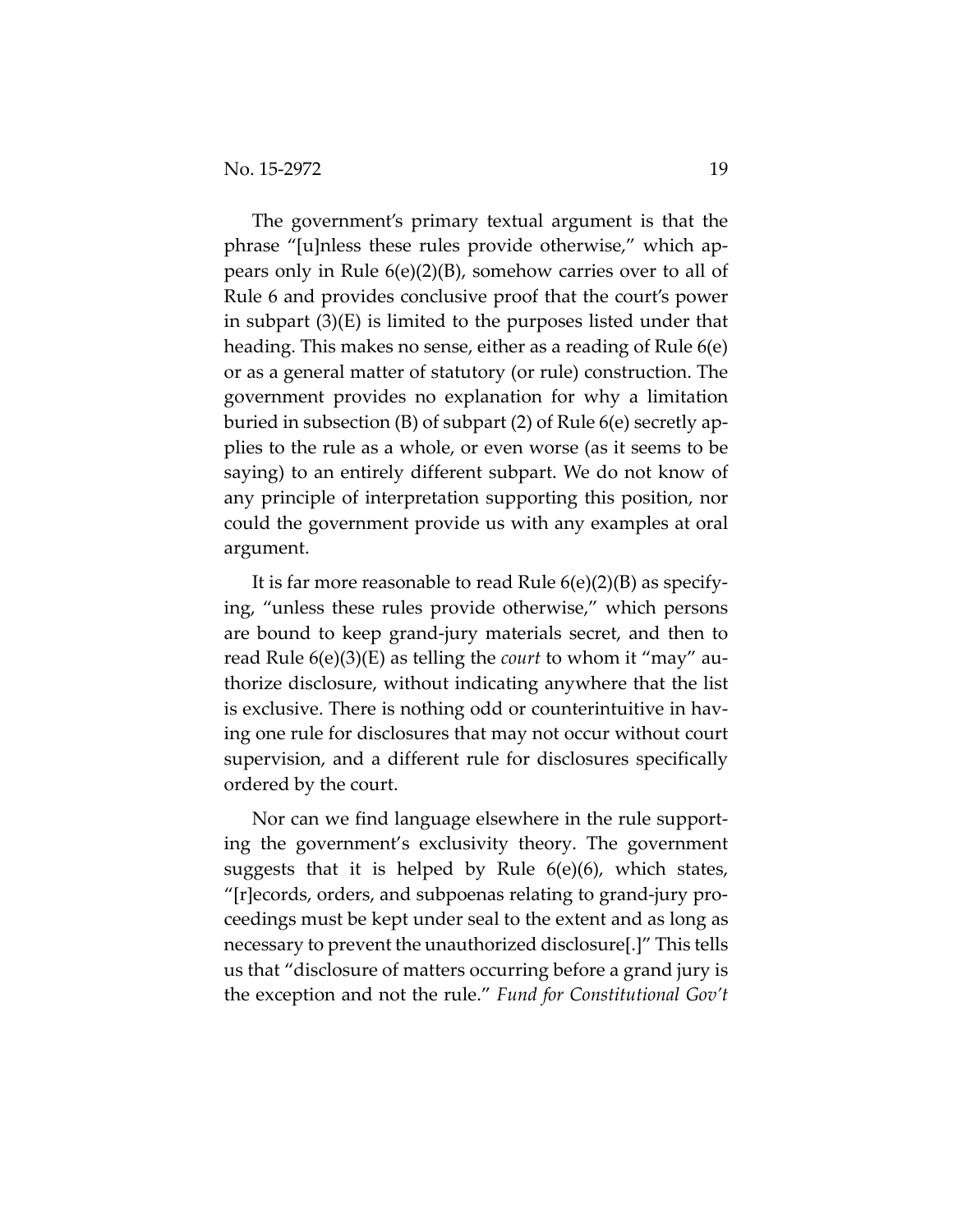*v. Nat'l Archives & Records Serv.*, 656 F.2d 856, 868 (D.C. Cir. 1981). But it says nothing about when disclosures are "unauthorized."

The few hints that we find in the text of Rule 6(e) all indicate that the list in subpart (3)(E) is *not* exclusive. The presence of limiting language elsewhere in Rule 6(e), in (2)(B), indicates that its absence in (3)(E) is intentional. FED. R. CRIM. P. 6(e)(2)(B). A rule of nonexclusivity does not mean that Rule  $6(e)(3)(E)$  is pointless: it would be entirely reasonable for the rulemakers to furnish a list that contains frequently invoked reasons to disclose grand-jury materials, so that the court knows that no special hesitation is necessary in those circumstances. In addition, the permissive language of Rule 6(e)(3)(E) provides some support for Carlson's position: it uses the word "may," which "usually implies some degree of discretion." *United States v. Rodgers*, 461 U.S. 677, 706 (1983). It also underscores that, when ordering disclosure pursuant to  $6(e)(3)(E)$ , the court has complete discretion over the manner of disclosure ("at a time, in a manner, and subject to any other condition it directs"). While this discretionary language presumably refers to discretion within the confines of Rule  $6(e)(3)(E)$ , it provides some support for the general proposition that courts have discretion when unsealing records.

The history of the rules and the Committee Notes also support our reading of Rule 6(e)(3)(E). The Federal Rules of Criminal Procedure first appeared in 1944; the modern version of Rule 6(e) was enacted directly by Congress in 1977. See Pub. L. No. 95-78 § 2(a), 91 Stat. 319, 319 (1977); see generally *In re Grand Jury Proceedings, Miller Brewing Co.*, 687 F.2d 1079, 1087 (7th Cir. 1982) (discussing history of the 1977 amendments) *vacated in part on other grounds*, 717 F.2d 1136 (7th Cir. 1983).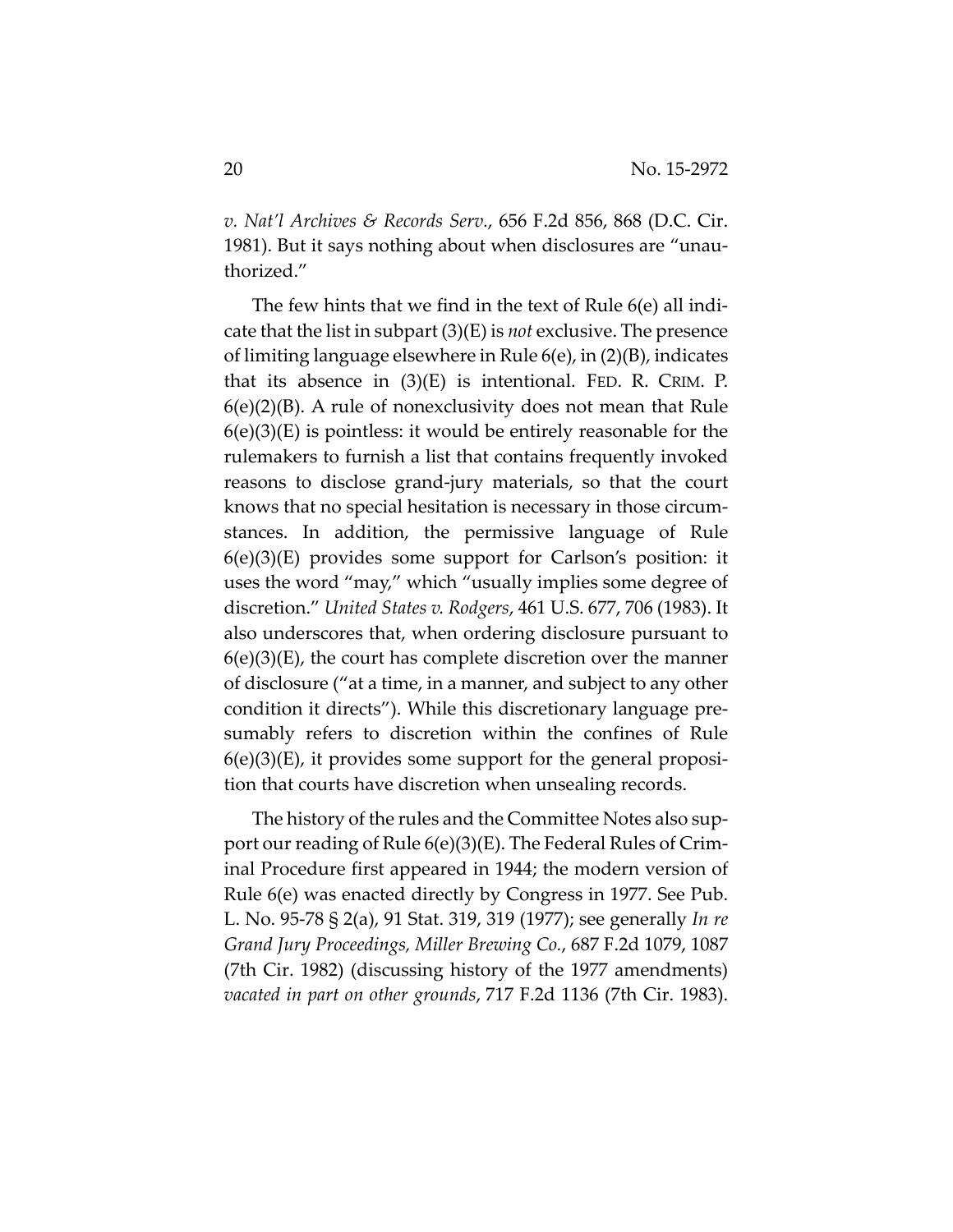Since that time, there have been stylistic revisions, but the substance of what is now Rule  $6(e)(3)(E)$  is unchanged. The Committee Notes, to which we give some weight, see *Schiavone v. Fortune*, 477 U.S. 21, 31 (1986), also indicate that the Rule does not displace a court's limited inherent power to address situations not contemplated by the Rules.

Rule 6 was first enacted to "continue[] the traditional practice of secrecy on the part of members of the grand jury, except when the court permits a disclosure." FED. R. CRIM. P. 6, Committee Notes 1944. It has been updated in response to court practices, but one of those practices has been the recognition of the district court's wide discretion to address new situations as they arise. In the specific context of Rule 6(e)'s secrecy requirement, "as new exceptions outside of those enumerated in Rule 6(e) have gained traction among the courts, the scope of the rule has followed suit." *In re Kutler*, 800 F. Supp. 2d 42, 45 (D.D.C. 2011) (finding that special circumstances justified release of grand-jury records). The Supreme Court in *Douglas Oil Co. of California* acknowledged that the Rules Committee updated Rule 6 in response to courts' "recognition of the occasional need for litigants to have access to grand jury materials." 441 U.S. at 220. To the same effect, the Southern District of New York observed that "exceptions to the secrecy rule generally have developed through conformance of Rule 6 to the 'developments wrought in decisions of the federal courts,' not *vice versa*." *In re Am. Historical Ass'n*, 49 F. Supp. 2d 274, 285 (S.D.N.Y. 1999) (quoting *In re Hastings,* 735 F.2d 1261, 1268 (11th Cir. 1984)).

The government also finds solace in the history of some unsuccessful efforts to change the rules, but this is notoriously unreliable evidence, even for those who are sympathetic to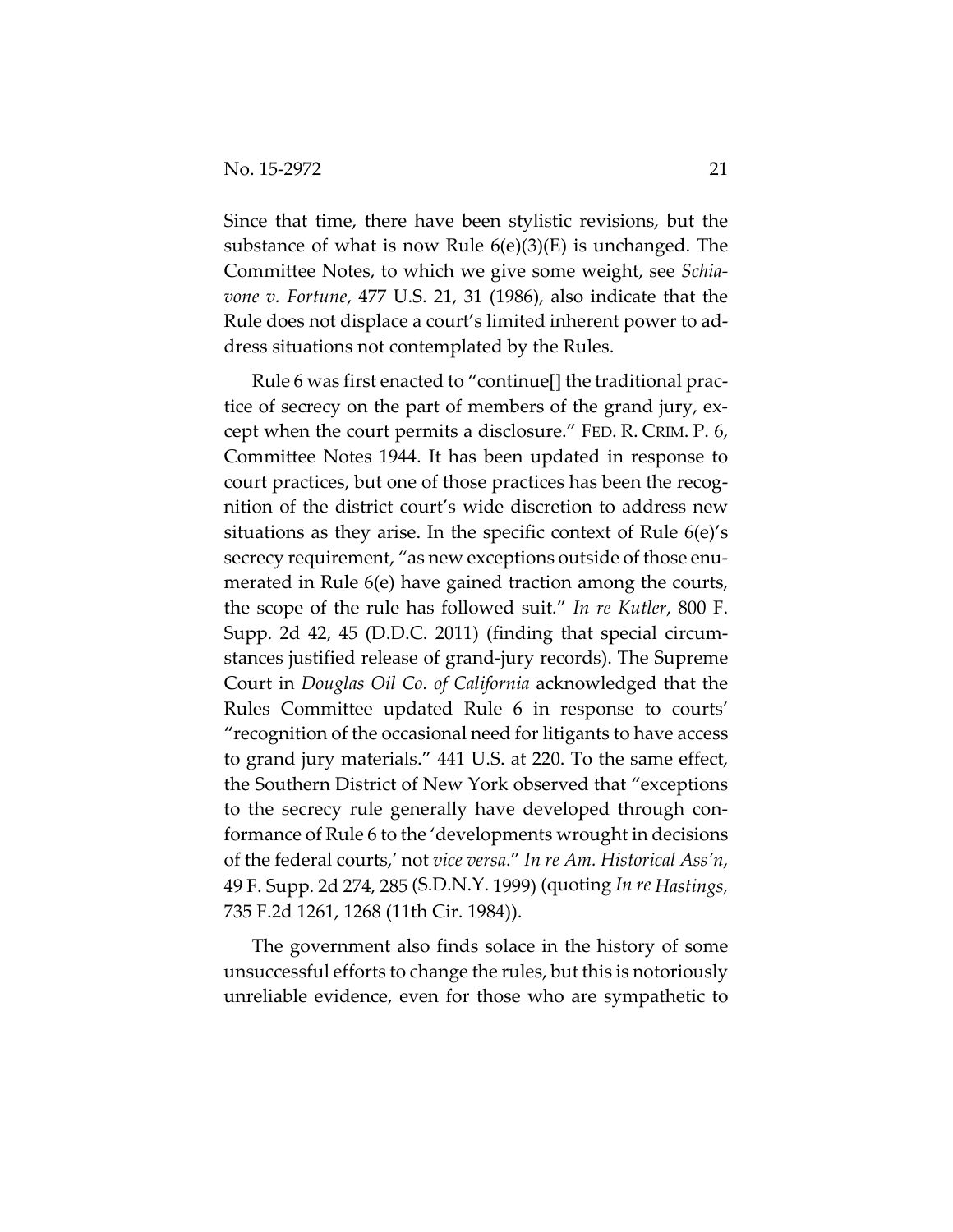legislative history. And in any event, the Advisory Committee on Criminal Rules noted in the minutes of its meeting that it saw no need for the amendments because the courts had inherent power. We give this history no weight one way or the other.

Finally, we consider the decisions of our sister circuits. There, too, the government stands alone: no court has accepted its position. The Second, Eleventh, and D.C. Circuits have all considered the issue and held that Rule 6(e)(3)(E) contains a permissive, not exhaustive, list of reasons for release of grand jury materials. See *Craig*, 131 F.3d at 101–03; *In re Biaggi*, 478 F.2d 489 (2d Cir. 1973); *Hastings*, 735 F.2d at 1268; *Haldeman v. Sirica*, 501 F.2d 714 (D.C. Cir. 1974) (*en banc*). And the government acknowledged at oral argument that no district court has bought its theory either. See, *e.g.*, *Am. Historical Ass'n*, 49 F. Supp. 2d at 285; *In re Report & Recommendation of June 5, 1972 Grand Jury,* 370 F. Supp. 1219, 1229 (D.D.C. 1974)

The Second Circuit's reasoning in *Craig* is the most comprehensive. In *Craig*, a historian petitioned for the transcript of the grand jury investigation of Harry Dexter White, an Assistant Secretary of the Treasury accused in 1948 of being a communist spy. *Craig*, 131 F.3d at 101. The court held that a district court has the inherent power to disclose the materials in exceptional circumstances and noted that historic importance can be a sufficient reason when there is little countervailing need for secrecy. *Id.* at 105. It emphasized that this inherent power is "consonant with the role of the supervising court and will not unravel the foundations of secrecy upon which the grand jury is premised." *Id.* at 103. Thus, given the great weight of authority against the government's position,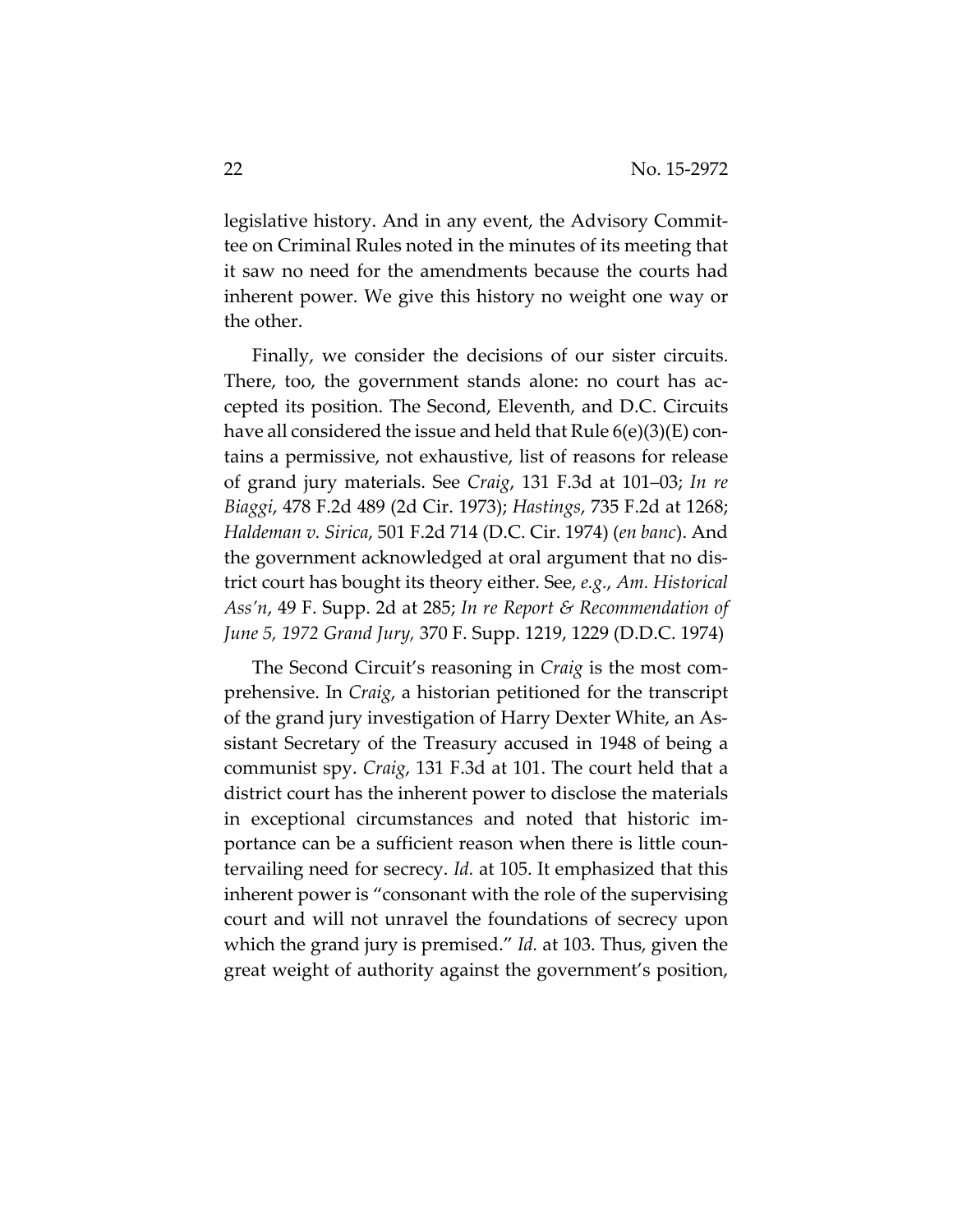it "reject[ed] the government's suggestion that [the court] unsettle this area of good law." *Id.* This accords with the Eleventh Circuit's comprehensive analysis in *Hastings*, and the D.C. Circuit's briefer reasoning to the same effect in *Haldeman*. See *Hastings*, 735 F.2d at 1268; *Haldeman*, 501 F.2d at 715.

We have already gone so far as to say, in dicta, that "[w]e may not always be bound by a strict and literal interpretation of Rule 6(e) in the situation where there is some extraordinary and compelling need for disclosure in the interest of justice, and little traditional need for secrecy remains[.]" *In re Special Feb., 1975 Grand Jury*, 662 F.2d 1232, 1238 (7th Cir. 1981) *aff'd on other grounds sub nom.*, *United States v. Baggot*, 463 U.S. 476 (1983); see also *Corbitt*, 879 F.2d at 239 ("it is clear that disclosure of grand jury materials in situations not governed by Rule 6(e) should be an uncommon occurrence."); *Miller Brewing Co.*, 687 F.2d at 1088 (district court "may not always be bound by a strict and literal interpretation of Rule 6(e)"). The Tenth Circuit has likewise acknowledged that "some relief may be proper under the court's inherent authority" when there is a compelling need to unseal grand jury records for reasons not mentioned in Rule 6(e). *In re Special Grand Jury 89- 2*, 450 F.3d 1159, 1178 (10th Cir. 2006).

The government argues that these opinions are no longer good law after *Carlisle*, 517 U.S. 416, and *Bank of Nova Scotia*, 487 U.S. 250. That point falls flat. The Second Circuit's *Craig*  decision post-dates both *Carlisle* and *Bank of Nova Scotia*, and the government cited them both to that court. And in any event, all that *Carlisle* and *Bank of Nova Scotia* say is that a court may not directly contradict a Rule. We have already explained why Carlson is asking for no such thing.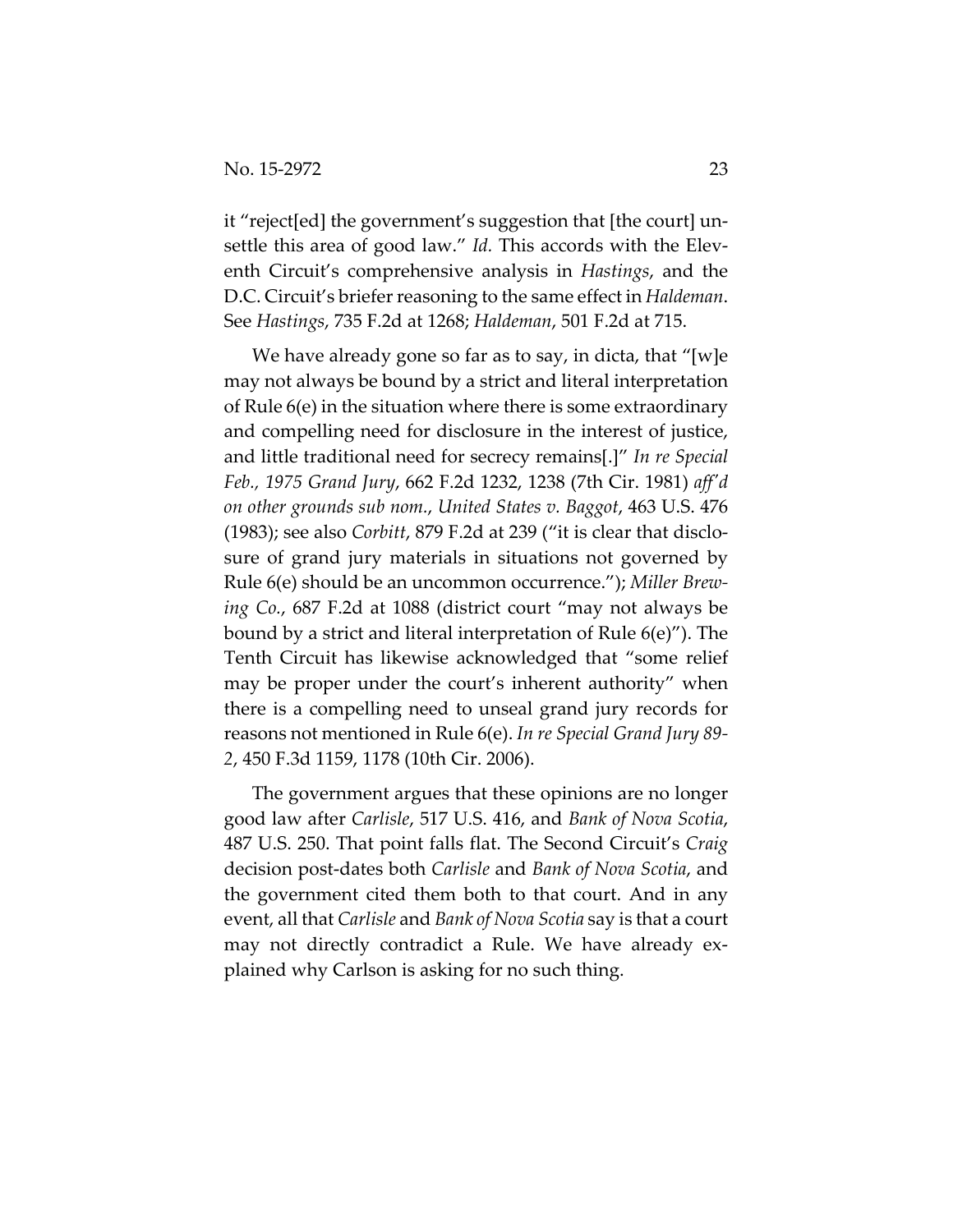We are persuaded by the logic of Carlson's arguments and the approach of our sister circuits, with whom we now join. The text and history of the Rules indicate that Rule  $6(e)(3)(E)$ is permissive, not exclusive, and it does not eliminate the district court's long-standing inherent supervisory authority to make decisions as needed to ensure the proper functioning of a grand jury. While this inherent supervisory authority is limited to "preserv[ing] or enhanc[ing] the traditional functioning" of the grand jury, *Williams*, 504 U.S. at 50, that includes the power to unseal grand jury materials in circumstances not addressed by Rule 6(e)(3)(E). See *Pittsburgh Plate Glass Co.*, 360 U.S. at 399–400.

#### **IV**

Given that the district court did have the power to exercise its discretion to determine whether to release the requested grand jury materials, the only remaining question is whether it abused that discretion. The government concedes that it did not, and we see nothing in this record that would justify a contrary finding, even had this point not been waived. The district court engaged in a thoughtful and comprehensive analysis of the pros and cons of disclosure before granting Carlson's request, and we are content to let its analysis stand.

The district courts retain certain inherent powers, as the Supreme Court reaffirmed in *Dietz*. One such power relates to their supervision of the disclosure of grand-jury materials. We join with our sister circuits in holding that Rule 6(e)(3)(E) does not displace that inherent power. It merely identifies a permissive list of situations where that power can be used. We therefore AFFIRM the order of the district court.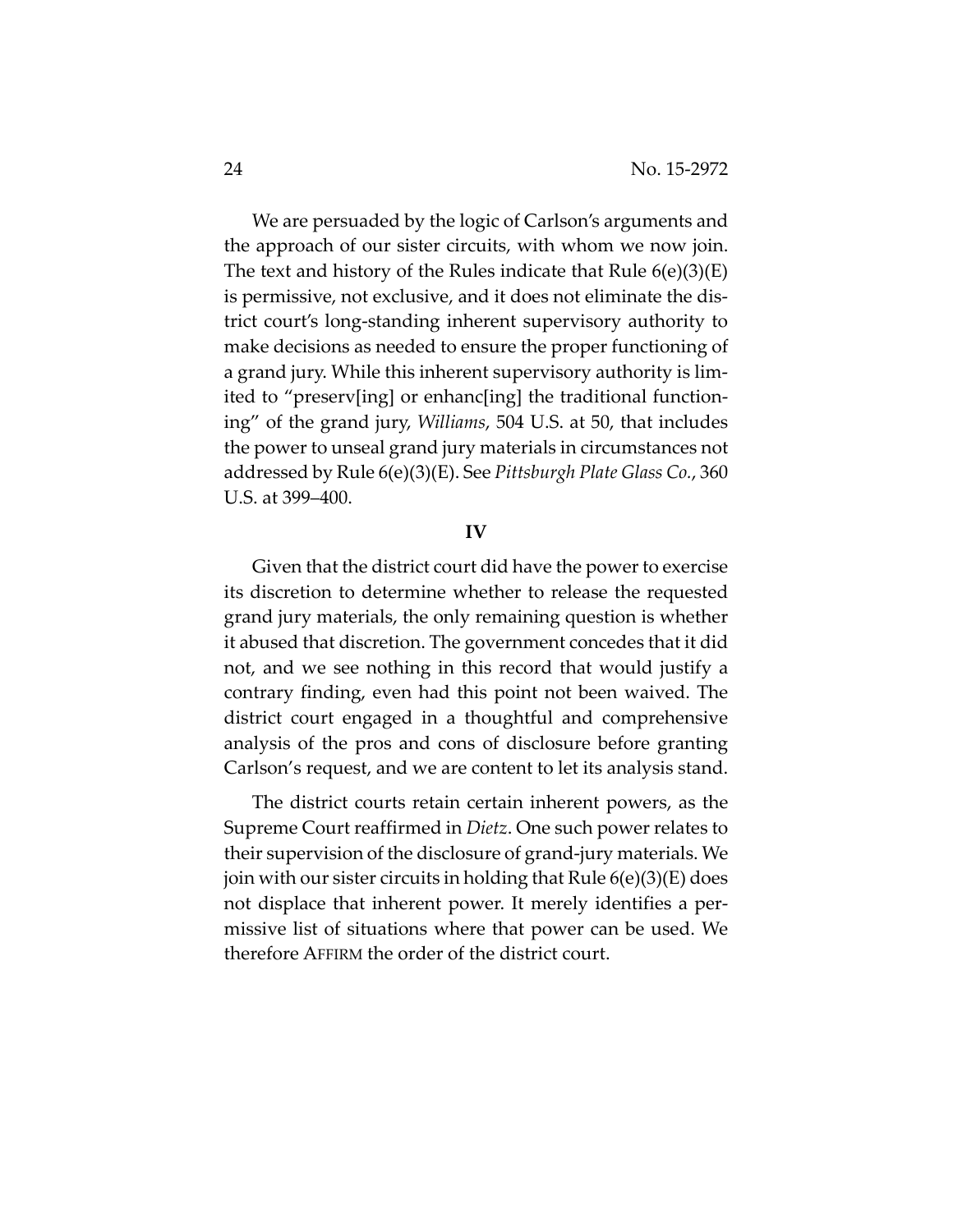SYKES, *Circuit Judge*, dissenting. Rule 6 of the Federal Rules of Criminal Procedure comprehensively governs the conduct of grand-jury proceedings, and subpart (e) of the rule requires that all matters occurring before the grand jury must be kept secret, subject to certain narrow exceptions. *See* FED. R. CRIM. P.  $6(e)(2)(B)$ ,  $(e)(3)(E)$ . The petitioners here—a group of historians and journalists—asked the district court to unseal grand-jury records from a World War II–era espionage investigation described in fascinating detail in Chief Judge Wood's opinion. The documents have historical significance, but none of the rule's exceptions to secrecy even arguably applies. To get around this impediment, the petitioners argued that the exceptions are permissive, not exclusive, and the district court has inherent authority to unseal grand-jury materials for reasons not covered by the rule here, historical interest.

The United States objected, arguing that the secrecy exceptions are exclusive and the court has no authority to disclose grand-jury materials in circumstances not specified in Rule 6(e)(3)(E). The district judge sided with the petitioners and construed the rule's exceptions as only exemplary. Relying on the court's "inherent authority" and applying a multifactor test developed by the Second Circuit in *In re Craig*, 131 F.3d 99, 106 (2d Cir. 1997), the judge ordered the grand-jury records unsealed.

My colleagues likewise adopt the permissive interpretation and affirm the district court's order unsealing the 70-year-old grand-jury materials. I respectfully dissent. In my view, the government's interpretation of Rule 6(e)(3)(E) is the correct one. Treating the rule's list of authorized disclosures as merely permissive is inconsistent with the text and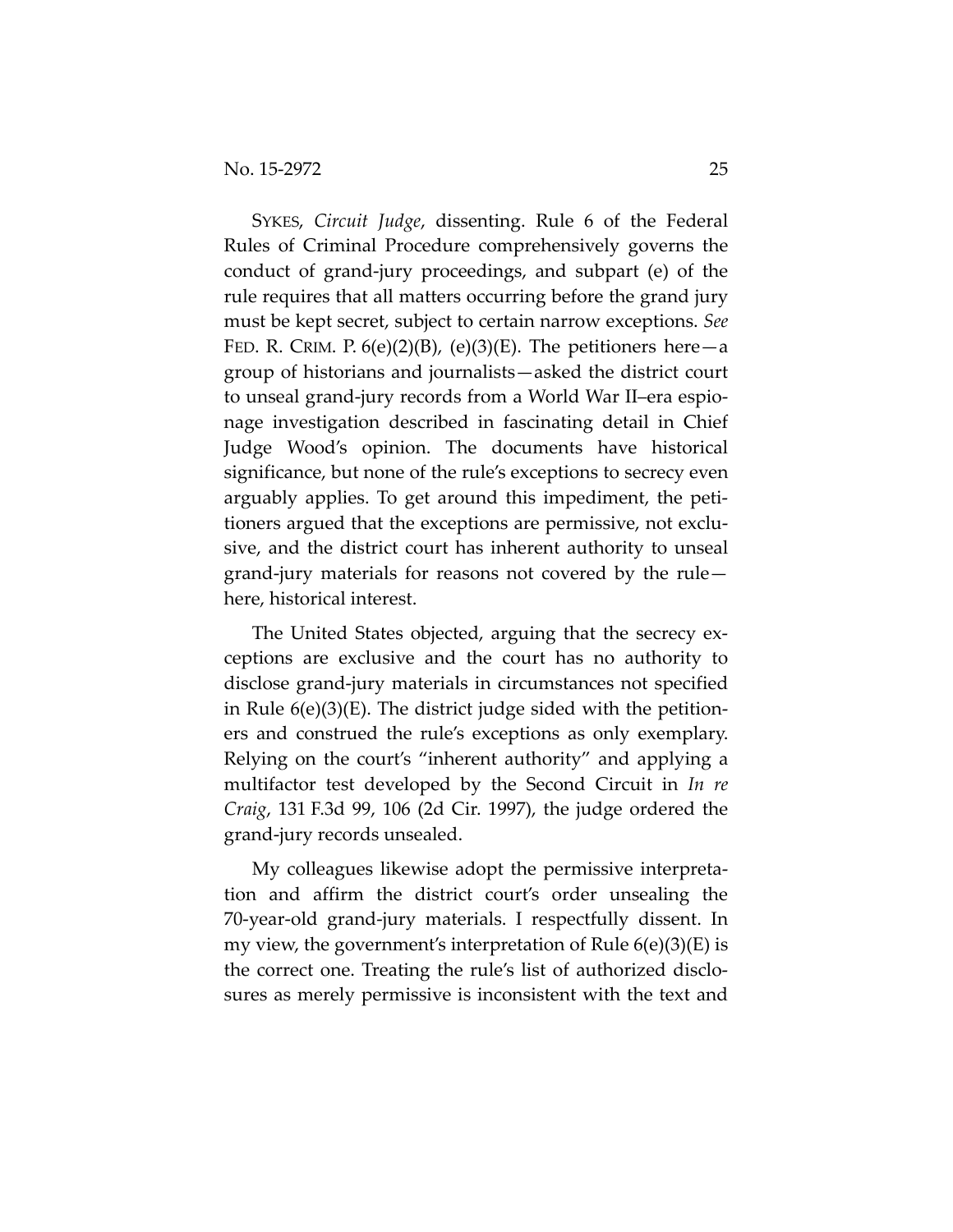structure of the rule. I would reverse the district court's order.

Rule 6(e) "codifies the traditional rule of grand jury secrecy," *United States v. Sells Eng'g, Inc.*, 463 U.S. 418, 425 (1983), together with certain narrow exceptions, most of which deal with information sharing between federal prosecutors and other governmental agents for law-enforcement purposes. *See* FED. R. CRIM. P. 6(e)(3). Rule 6(e) is captioned "Recording and Disclosing the Proceedings" and begins by establishing a recording requirement: "Except while the grand jury is deliberating or voting, all proceedings must be recorded by a court reporter or suitable recording device." *Id.* RULE 6(e)(1). The rule then designates the government's lawyer as the custodian of the record: "Unless the court orders otherwise, an attorney for the government will retain control of the recording, the reporter's notes, and any transcript prepared from those notes." *Id*.

The next subsection imposes a broad secrecy norm:

**(2) Secrecy.** 

…

**(B)** *Unless these rules provide otherwise*, the following persons *must not disclose a matter occurring before the grand jury*:

**(i)** a grand juror;

**(ii)** an interpreter;

**(iii)** a court reporter;

**(iv)** an operator of a recording device;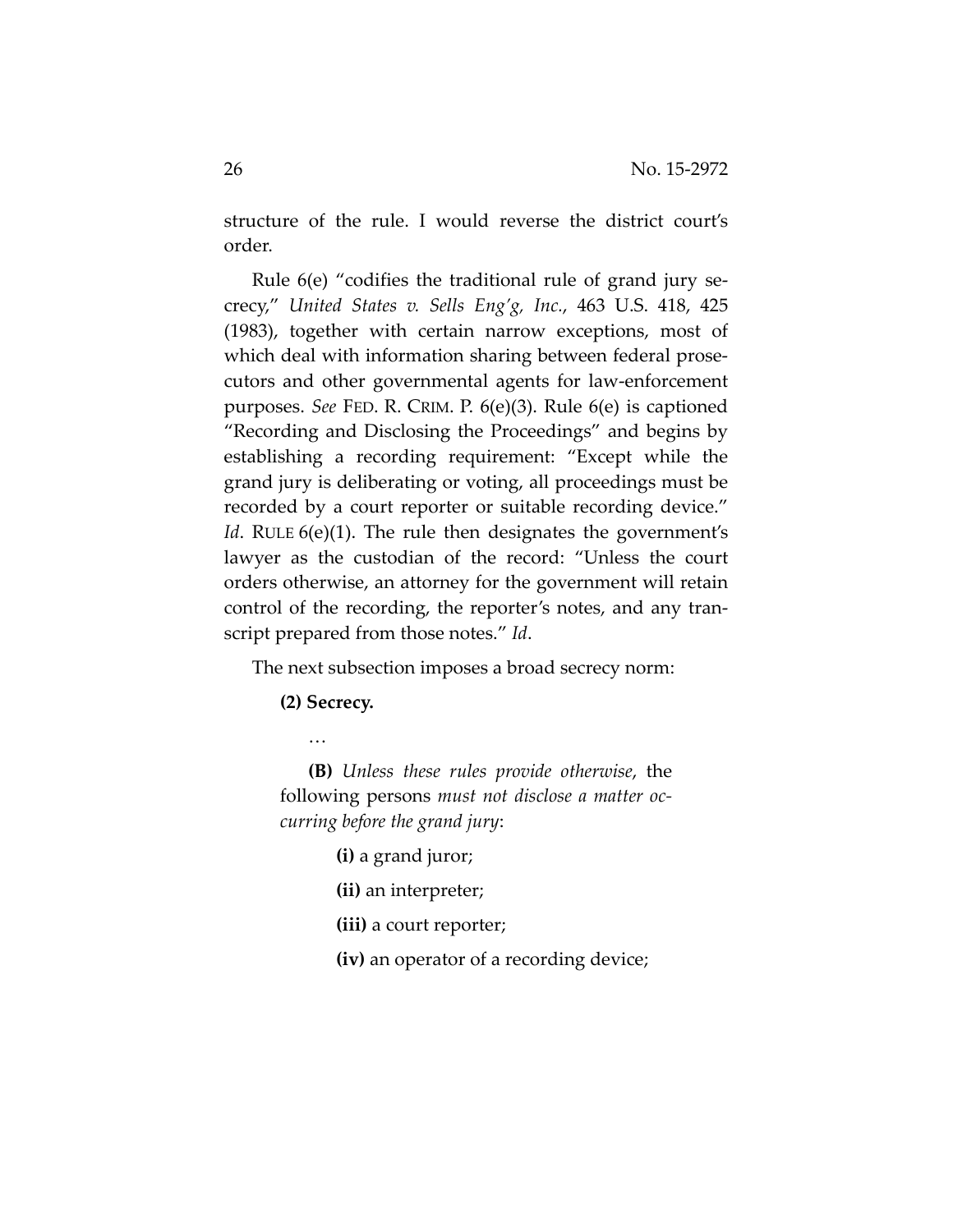**(v)** a person who transcribes recorded testimony;

**(vi)** an attorney for the government; or

**(vii)** a person to whom disclosure is made under Rule 6(e)(3)(A)(ii) or (iii).

FED. R. CRIM. P. 6(e)(2)(B) (emphases added). This list of persons bound by the nondisclosure obligation includes all participants in the grand jury's proceedings except witnesses.

The very next subsection contains the exceptions to the secrecy rule. As I've noted, most of the exceptions pertain to the authority of the government's lawyers to disclose grandjury materials to other grand juries and to governmental officials as necessary to perform law-enforcement duties in specified circumstances. *See id.* RULE 6(e)(3)(A)–(D). These authorized disclosures require no court intervention.

The exception at issue here pertains to *the court's* authority to unseal grand-jury records. It states as follows:

> **(E)** The court may authorize disclosure—at a time, in a manner, and subject to any other conditions that it directs—of a grand-jury matter:

**(i)** preliminarily to or in connection with a judicial proceeding;

**(ii)** at the request of a defendant who shows that a ground may exist to dismiss the indictment because of a matter that occurred before the grand jury; …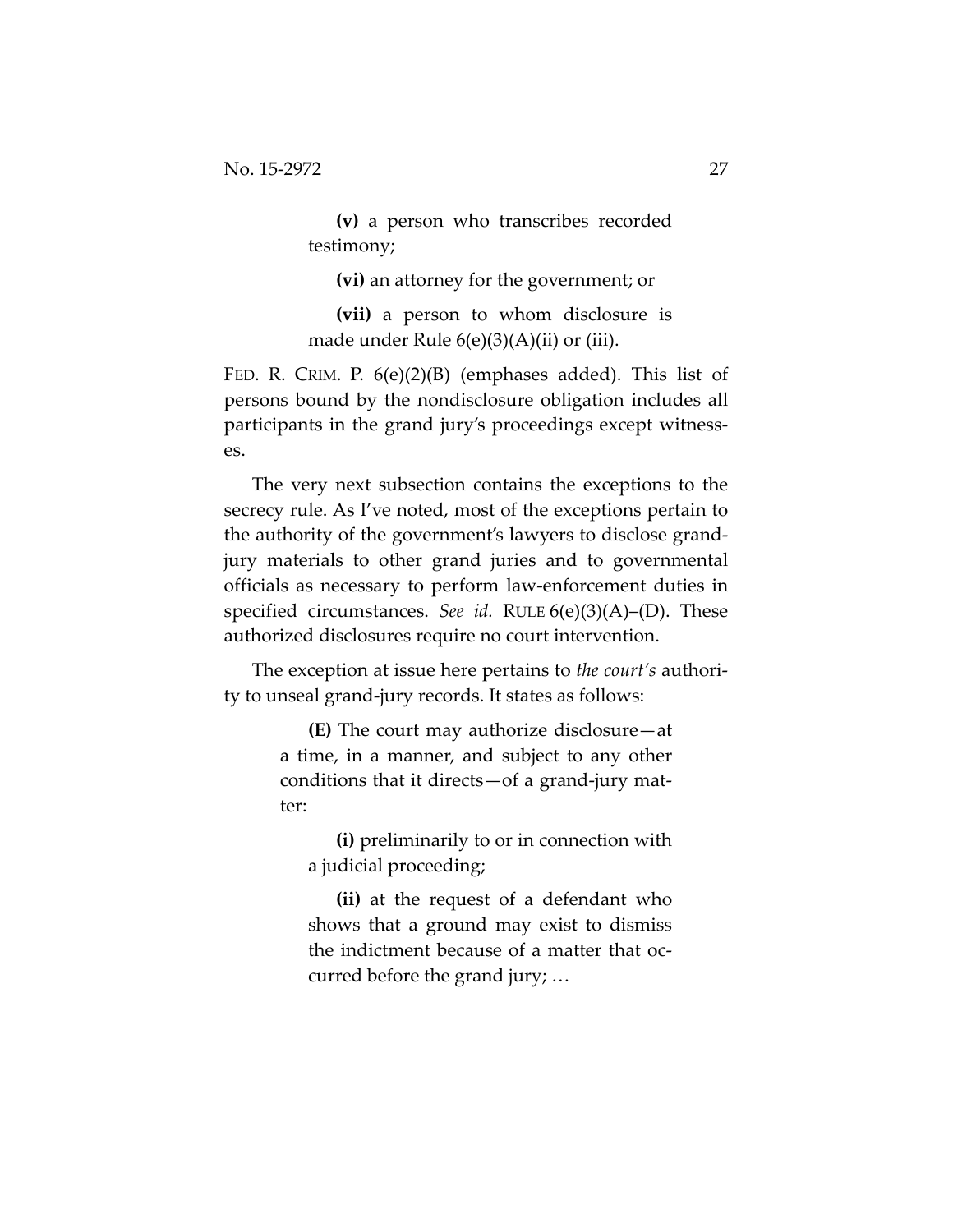or at the request of the government's lawyer when the records are sought by (iii) a foreign government; (iv) a tribal government; or (v) a U.S. military official for the purpose of enforcing their respective criminal laws. *Id.* RULE 6(e)(3)(E).1

Three of the five circumstances on this list require a request from the government. *Id*. RULE 6(e)(3)(E)(iii)–(v). A fourth permits the court to order disclosure "at the request of a defendant" seeking dismissal of an indictment. *Id*. RULE  $6(e)(3)(E)(ii)$ . The only provision that contemplates release of grand-jury materials to a member of the general public is subsection  $(e)(3)(E)(i)$ , which authorizes the court to order disclosure "preliminarily to or in connection with a judicial proceeding." The Supreme Court has held that this exception applies only when the purpose of the disclosure is "to assist in preparation or conduct of a judicial proceeding" that is "pending or anticipated." *United States v. Baggot*, 463 U.S. 476, 480 (1983).

It's easy to see (and everyone agrees) that none of these exceptions even arguably applies to the petitioners' request, which is not made by the government or a defendant and has nothing to do with a judicial proceeding. My colleagues, however, read the list of exceptions as permissive, not exhaustive. As they see it, the limiting language in subsection  $(e)(2)(B)$ —"unless these rules provide otherwise"—is confined to the secrecy provision (where it appears) and has

 $\overline{a}$ 

<sup>1</sup> The rest of subpart (e) establishes rules for sealing indictments, closing court hearings collateral to grand-jury proceedings, maintaining grandjury records under seal, and punishing knowing violations of Rule 6 by contempt. *See* FED. R. CRIM. P. 6(e)(4)–(7).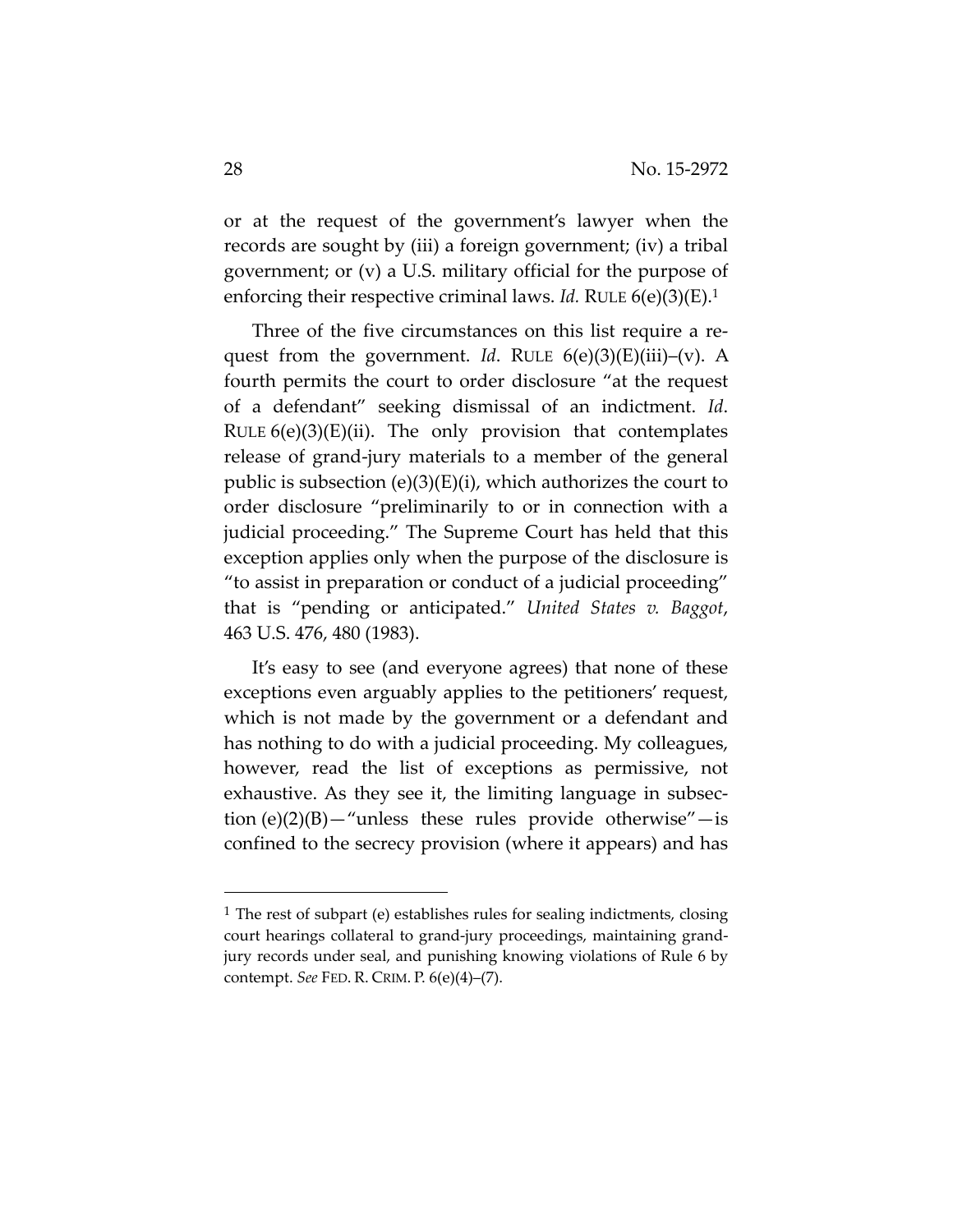no effect on the operation of the exceptions. On this reading the exceptions are nonexclusive, leaving the district court with residual inherent authority to disclose grand-jury materials to persons and for purposes not identified in the rule. With respect, I cannot agree.

In my view, the secrecy requirement and its exceptions must be read together as an integrated whole. After all, the provisions appear sequentially and work together. First, subsection (e)(2)(B) imposes a strict nondisclosure rule "unless these rules provide otherwise." Next, subsection (e)(3) creates a few narrowly tailored exceptions, one of which empowers the court to disclose grand-jury materials to specified persons in specified circumstances. The limiting language in the secrecy provision necessarily means that the exceptions are a closed set: Subsection (e)(2)(B) mandates grand-jury secrecy "unless these rules provide otherwise"; the exceptions in subsection (e)(3) "provide otherwise," but the court's authority to override the secrecy norm is limited to the particular circumstances specified in Rule 6(e)(3)(E).

As my colleagues interpret the rule, the limiting language in the secrecy provision has no bearing at all on the exceptions; the phrase "unless these rules provide otherwise" is "buried" in subsection  $(e)(2)(B)$  and cannot "secretly  $appl[y]''$  to the exceptions, which are found in "an entirely different subpart" of the rule. Majority op. at 19. But the two provisions cannot be read in isolation. They appear together in subpart (e), sequentially, and govern the same subject matter. The exceptions plainly modify the general rule of nondisclosure. Treating the exceptions as merely exemplary puts the two provisions at cross-purposes: If the district court has inherent authority to disclose grand-jury materials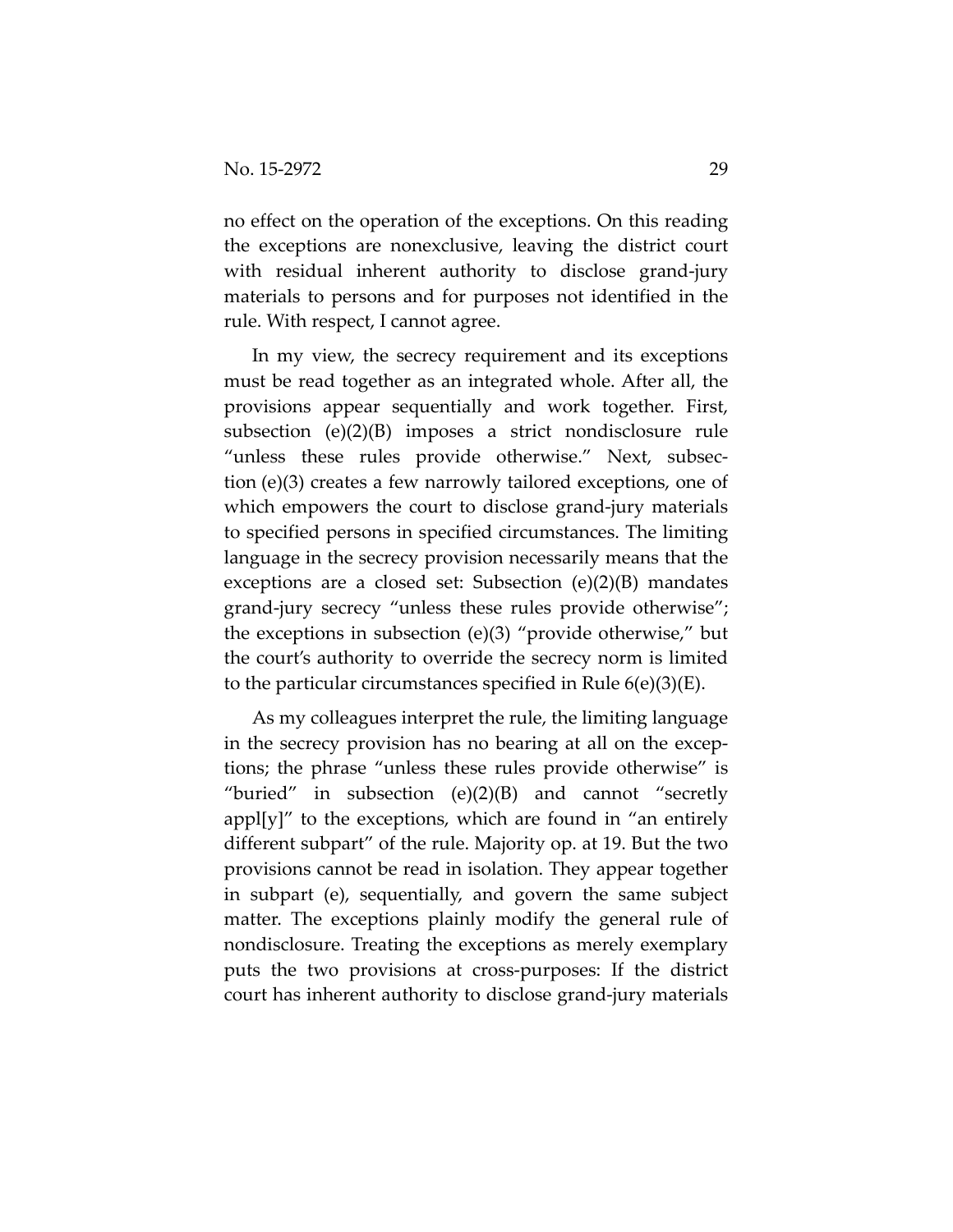to persons and in circumstances not listed in subsection (e)(3)(E), the limiting phrase "unless these rules provide otherwise" in the secrecy provision is ineffectual.

Indeed, the Supreme Court has recognized that Rule 6(e) "is, on its face, an affirmative limitation on the availability of court-ordered disclosure of grand jury materials." *Baggot*, 463 U.S. at 479. *Baggot* held that the district court's authority to disclose grand-jury materials "preliminarily to or in connection with a judicial proceeding" does not include the authority to order disclosure to the Internal Revenue Service in connection with the determination of a taxpayer's civil tax liability. *Id*. at 480–82. The Court explained that Rule 6(e) "reflects a judgment that not every beneficial purpose, or even every valid governmental purpose, is an appropriate reason for breaching grand jury secrecy." *Id*. at 480.

It goes without saying that the district court's inherent authority does not include the power to contravene or circumvent an "express grant of or limitation on the … court's power contained in a rule or statute." *Dietz v. Bouldin*, 136 S. Ct. 1885, 1892 (2016); *see also Carlisle v. United States*, 517 U.S. 416, 426 (1996) ("Whatever the scope of [the court's] 'inherent power,' … it does not include the power to develop rules that circumvent or conflict with the Federal Rules of Criminal Procedure."); *Bank of Nova Scotia v. United States*, 487 U.S. 250, 254 (1988) (holding that a district court cannot invoke its inherent authority to circumvent the harmlesserror inquiry required by Rule 52(a) of the Federal Rules of Criminal Procedure). Rule 6(e) is an express limitation on the court's inherent authority. It codifies the common-law rule of grand-jury secrecy subject to certain narrowly delimited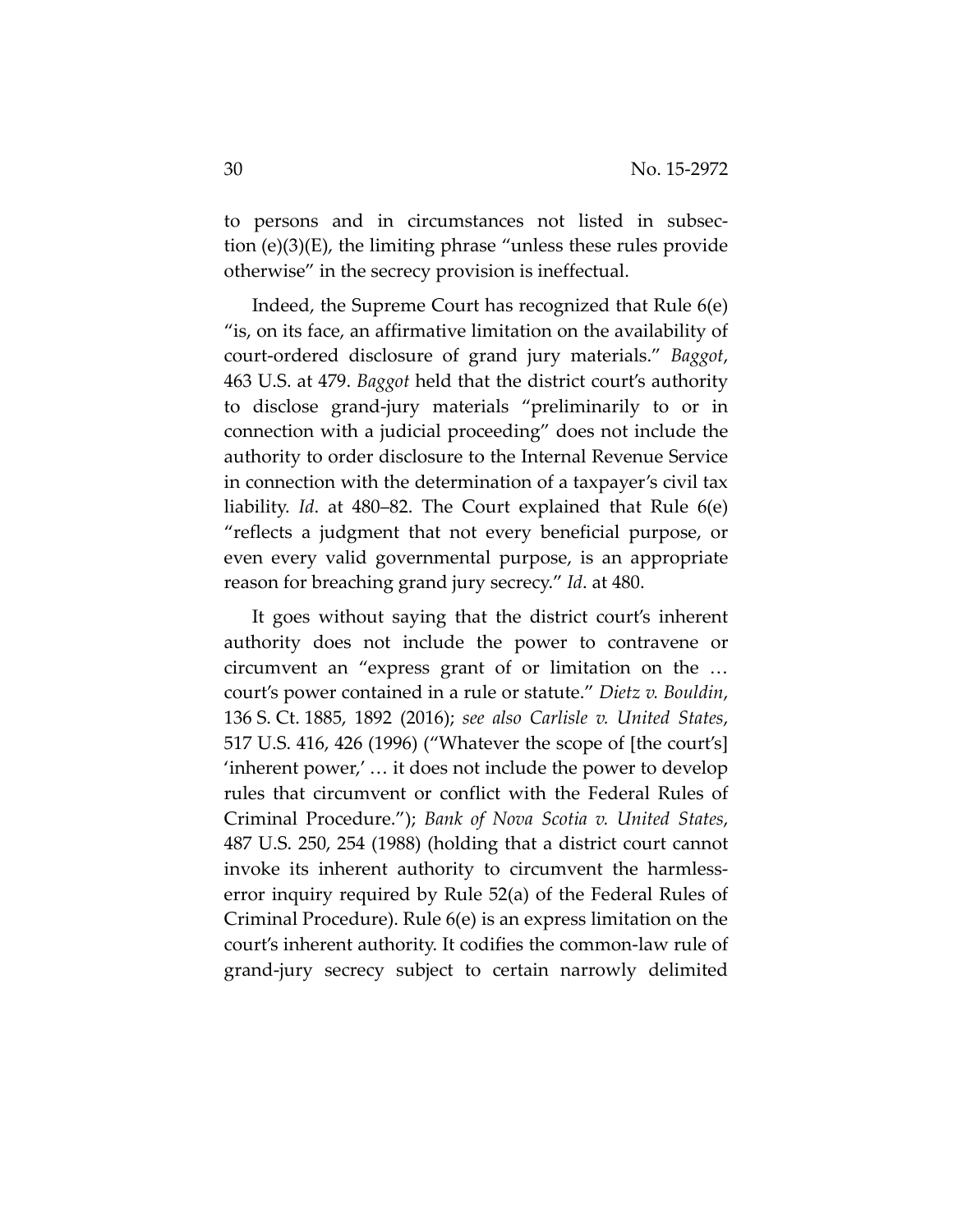exceptions and requires that secrecy be maintained unless the rules specifically authorize disclosure.

To read the exceptions as permissive rather than exclusive disregards the text of the rule, which *mandates* secrecy "unless these rules provide otherwise." The straightforward meaning of this text is that grand-jury secrecy may not be breached except as specifically provided in the rules. To give effect to this limiting language, the list of authorized disclosures in subsection (e)(3)(E) must be interpreted as exclusive, not merely exemplary, leaving the court with no residual authority to disclose grand-jury records to persons and for reasons not covered by the rule—not even reasons of historical significance, surely a beneficial purpose, but one not addressed in the rule.

Accordingly, I cannot join the majority's decision to endorse the approach taken by the Second and Eleventh Circuits, both of which have held that the district court retains inherent authority to disclose grand-jury materials in "special circumstances" outside the confines of Rule 6(e). *In re Craig*, 131 F.3d at 104–06; *In re Hastings*, 735 F.2d 1261, 1268– 69 (11th Cir. 1984). My colleagues include the D.C. Circuit on this list of permissive circuits, citing *Haldeman v. Sirica*, 501 F.2d 714 (D.C. Cir. 1974) (en banc). I think that's right, but it bears noting that the *Haldeman* order simply announces the en banc court's agreement with the district judge's decision; it contains no reasoning. *Id*. at 715.

On the other hand, the Eighth Circuit interprets the rule as I do. That circuit treats the secrecy exceptions in Rule 6(e)(3)(E) as exclusive. *United States v. McDougal*, 559 F.3d 837, 840 (8th Cir. 2009) ("[C]ourts will not order disclosure absent a recognized exception to Rule 6(e) or a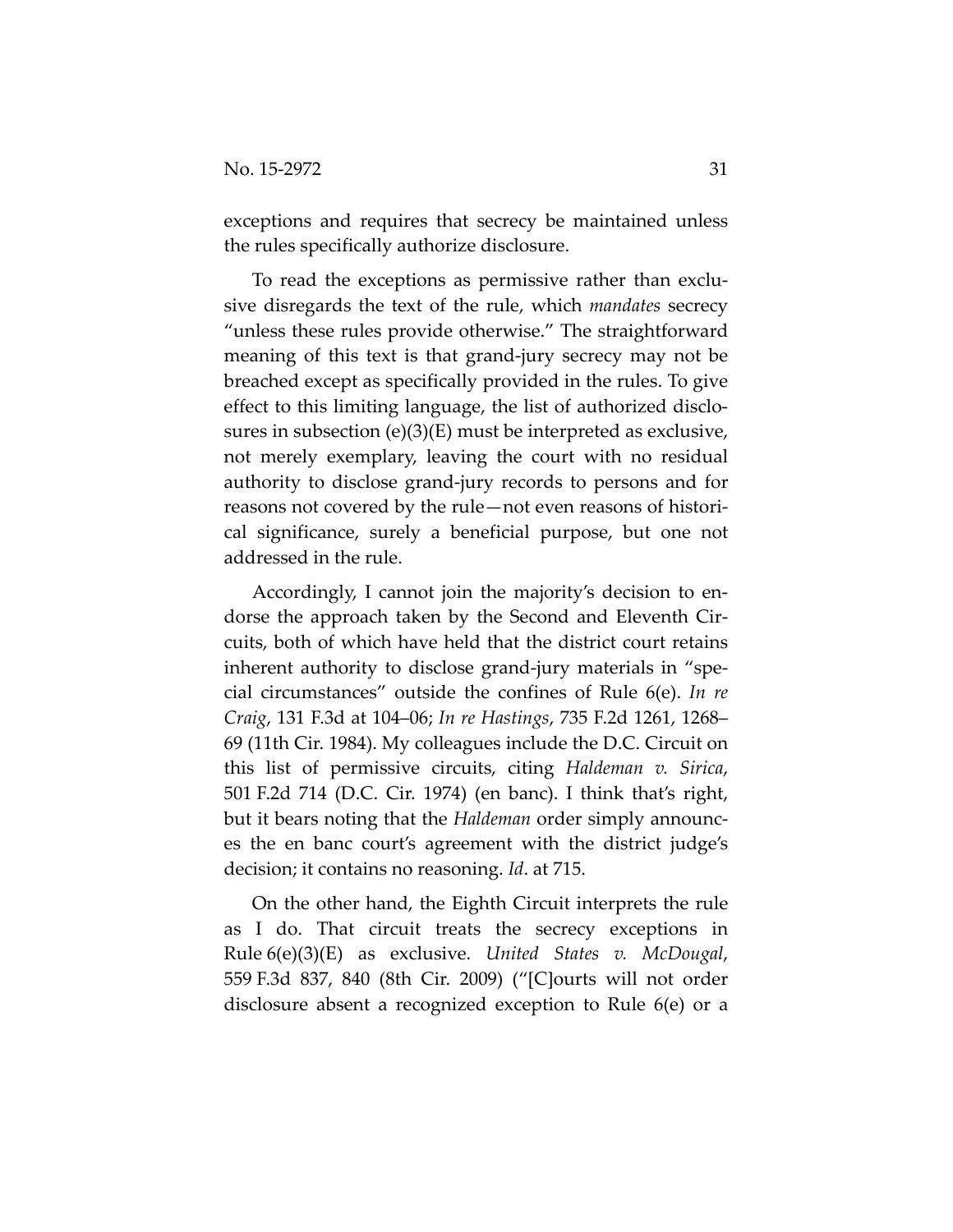valid challenge to the original sealing order or its implementation."). For the reasons I've already explained, I come down on the Eighth Circuit's side of this interpretive divide.

Finally, even if the district court retains some residual inherent authority to disclose grand-jury records outside the circumstances specified in Rule 6(e), I question whether this authority encompasses the power to fashion a new exception to the rule of grand-jury secrecy based solely on historical interest. As the Supreme Court has explained, the grand jury is independent of the court; it is not "textually assigned … to any of the branches described in the first three Articles" but "is a constitutional fixture in its own right." *United States v. Williams*, 504 U.S. 36, 47 (1992) (internal quotation marks omitted). "[T]he whole theory of its function is that it belongs to no branch of the institutional Government, serving as a kind of buffer or referee between the Government and the people." *Id*. And "[a]lthough the grand jury normally operates … in the courthouse and under judicial auspices, its institutional relationship with the Judicial Branch has traditionally been, so to speak, at arm's length." *Id*.

*Williams* thus reaffirmed the principle that the grand jury is operationally separate from and functionally independent of the court, *id*. at 47–50, and explained that the judge's "direct involvement in the functioning of the grand jury has generally been confined to the constitutive one of calling the grand jurors together and administering their oaths of office," *id*. at 47. As such, "any power federal courts may have to fashion, on their own initiative, rules of grand jury procedure is a very limited one, not remotely comparable to the power they maintain over their own proceedings." *Id*. at 50.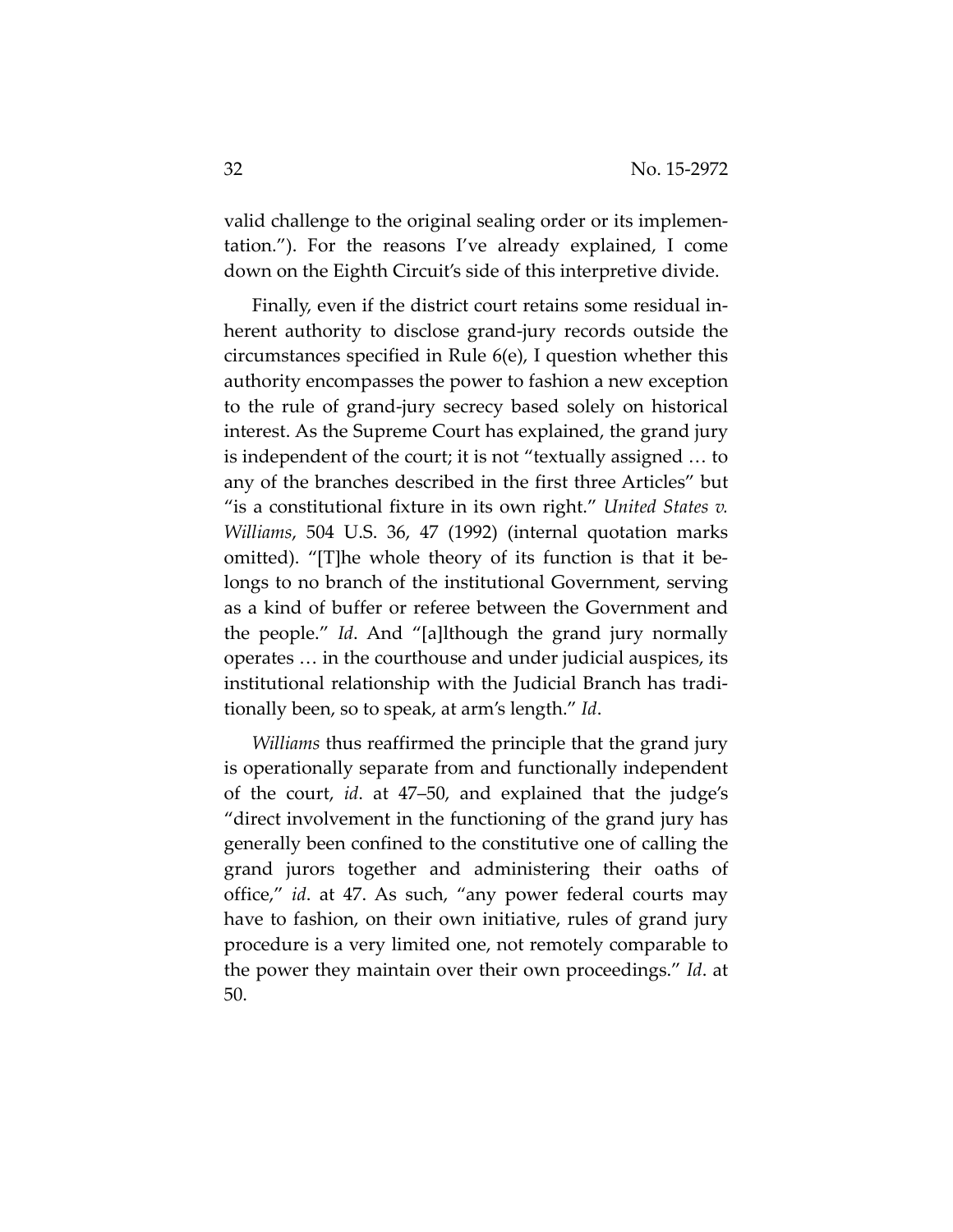l

It's hard to see how this "very limited" authority includes the sweeping power to release grand-jury records to the general public for reasons that strike the judge as socially desirable—here, historical significance. The court's inherent authority over *its own* proceedings extends only to actions that protect and vindicate the judicial process and the judicial institution itself. *See, e.g.*, *Chambers v. NASCO, Inc.*, 501 U.S. 32, 43–44 (1991) (explaining that the court's inherent authority includes the power to punish contempt, regulate admission to the bar, discipline attorneys for misconduct, dismiss suits for failure to prosecute, and enforce decorum in the courtroom); *United States v. Hasting*, 461 U.S. 499, 505 (1983) (explaining that the court's inherent authority includes the power to protect the integrity of judicial processes). If, as the Supreme Court held in *Williams*, the court's inherent authority over grand-jury procedure is *far more limited*, I doubt that it includes the power to promulgate new exceptions to grand-jury secrecy completely untethered to any judicial proceeding or for reasons wholly unrelated to the judicial process.2

 $2$  There are certainly good policy arguments to amend Rule  $6(e)$  to give the district court discretionary authority to unseal historically significant grand-jury records when the reasons for maintaining secrecy have abated. Indeed, the Department of Justice proposed such an amendment in 2011. *See generally* Letter from Hon. Eric H. Holder, Jr., Att'y Gen., to Hon. Reena Raggi, Chair, Advisory Comm. on the Criminal Rules (Oct. 18, 2011), http://www.uscourts.gov/rules-policies/archives /suggestions/hon-eric-h-holder-jr-11-cr-c.

In June 2012 the Federal Advisory Committee on the Criminal Rules rejected the proposal. *See* Judicial Conference Comm. on Rules of Practice and Procedure, Minutes of Meeting June 11–12, 2012, at 44, http:www.uscourts.gov/rules-policies/archives/meeting-minutes/